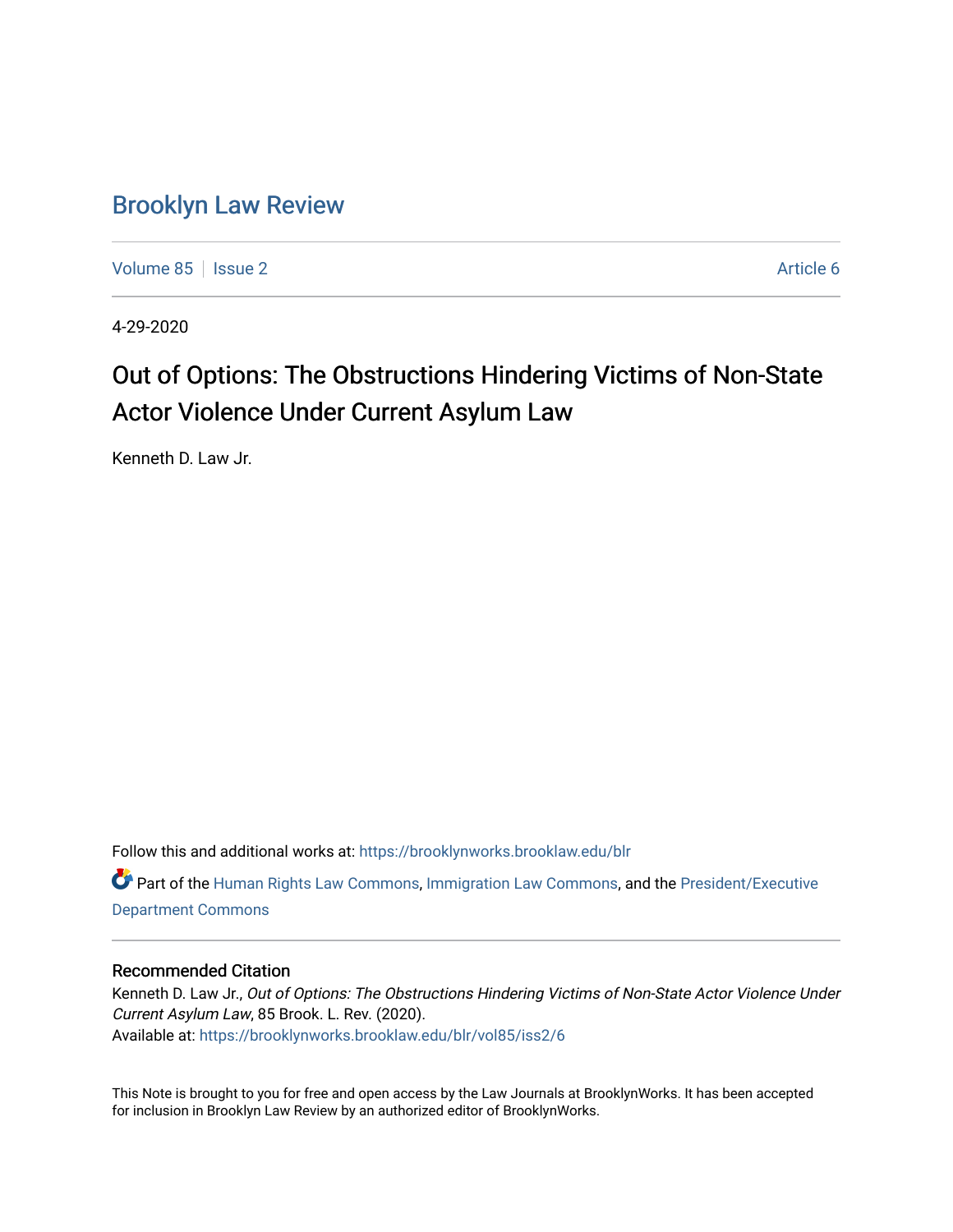# Out of Options

# THE OBSTRUCTIONS HINDERING VICTIMS OF NON-STATE ACTOR VIOLENCE UNDER CURRENT ASYLUM LAW

*"Legal scholars . . . have long argued that the credible fear process fails to adequately identify bona fide asylum seekers, and that the power vested in individual immigration officials is susceptible to abuse."*<sup>1</sup>

#### **INTRODUCTION**

In 2014, Yomara Rivas, a poor woman from a family of coffee pickers, fled her home in Guatemala with her four-year-old daughter in tow.<sup>2</sup> Rivas traveled from Guatemala through Mexico into the deserts of Arizona, and upon her arrival to the United States applied for asylum. <sup>3</sup> In her application, Rivas claimed that she was a survivor of domestic violence, asserting that her boyfriend abused her and attempted to "strangle their daughter." 4

While Yomara Rivas' story is tragic and difficult to comprehend, the nature of her abuse is far from uncommon.<sup>5</sup> Each year, thousands of women and children flee Central American countries like Guatemala, Honduras, Mexico, and El Salvador in the hopes of entering the United States.<sup>6</sup> Many of these migrants request asylum, like Rivas, because they are

<sup>1</sup> Katherine Shattuck, Comment, *Preventing Erroneous Expedited Removals: Immigration Judge Review and Requests for Reconsideration of Negative Credible Fear Determinations*, 93 WASH. L. REV. 459, 463 (2018).

<sup>2</sup> Miriam Jordan & Simon Romero, *What It Takes to Get Asylum in the U.S.*, N.Y. TIMES (May 2, 2018), https://www.nytimes.com/2018/05/02/us/what-it-takes-to-getasylum-us.html [https://perma.cc/T9XU-FCZU].

<sup>3</sup> *Id.*

<sup>4</sup> *Id.*

<sup>5</sup> *See generally* KIDS IN NEED OF DEF., SEXUAL AND GENDER BASED VIOLENCE (SGBV) & MIGRATION FACT SHEET, https://supportkind.org/wp-content/uploads/2018/08/ SGBV-Fact-sheet.-July-2018.pdf [https://perma.cc/6P2C-5V63] [hereinafter KIDS IN NEED OF DEF.] (highlighting the pervasive sexual, gender-based, and gang violence faced by Central Americans).

<sup>6</sup> Anastasia Moloney, *Domestic Violence Pushes Central American Women to Flee for Their Lives: U.N.*, REUTERS (May 24, 2017), https://www.reuters.com/article/uslatam-migrants-refugees/domestic-violence-pushes-central-american-women-to-flee-fortheir-lives-u-n-idUSKBN18K2FJ [https://perma.cc/H6AH-B5FJ].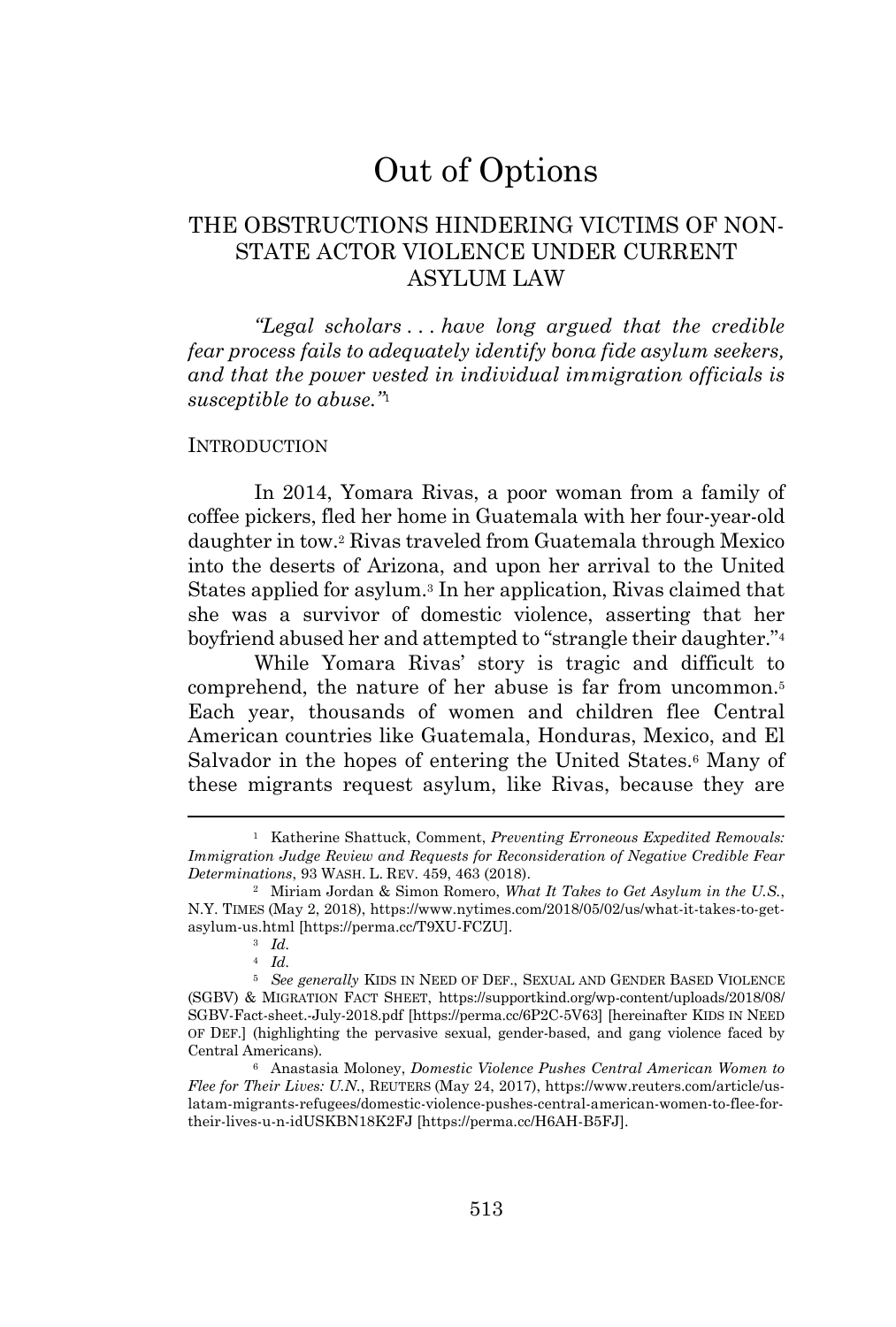survivors of domestic violence, they escaped persecution from gangs, or they are fleeing from immeasurable poverty. 7

U.S. asylum law provides a humanitarian avenue for immigrants seeking this protection and freedom within the United States. <sup>8</sup> Essentially, to succeed, an asylum applicant must prove that they cannot or will not avail themselves to their country of nationality, or country of last habitual residence, due to previous persecution or fear of future persecution under five protected grounds enumerated within the refugee definition. <sup>9</sup> Out of the five protected grounds, the most fluid one is "membership in a particular social group" (PSG).<sup>10</sup> This has been the primary basis for numerous asylum claims where the persecution in question has been either gender-based violence (e.g., domestic violence, rape, female genital mutilation) or more generally nonstate actor violence (i.e., gang violence).<sup>11</sup>

The Board of Immigration Appeals (BIA), the highest administrative authority for the application of immigration laws,<sup>12</sup> made it easier to advance non-state actor violence claims in its 2014 decision in *Matter of A-R-C-G-*. <sup>13</sup> In this case, the respondent was a Guatemalan mother of three who fled Guatemala and entered the United States without proper documentation on December 25, 2005. <sup>14</sup> The respondent filed a timely asylum application asserting she "suffered repugnant abuse by her husband" and that she feared future harm should she be sent back to Guatemala.<sup>15</sup> While the Immigration Judge (IJ) found her fear to be credible, he denied her asylum request because he did not believe there was sufficient evidence to prove that the abuse she suffered was because of her membership in a PSG<sup>16</sup>—in this case, the PSG of "married women in Guatemala who are unable to leave

<sup>7</sup> *See id.*

<sup>8</sup> *See* 8 U.S.C. § 1158(a)(1).

<sup>9</sup> *See* 8 U.S.C. § 1101(a)(42)(A).

<sup>10</sup> *Id.*

<sup>&</sup>lt;sup>11</sup> One does not have to allege that they were persecuted on account of only one of the five protected bases. An asylum applicant can claim that they were persecuted on multiple grounds. For example, a gay, Christian woman from an Islamist state filing for asylum could possibly claim she has a well-founded fear of persecution due to her religion and membership in a PSG (the LGBTQ community). *See generally* Duarte de Guinac v. INS, 179 F.3d 1156 (9th Cir. 1999) (asylum case where Quiche applicant from Guatemala argued he was persecuted on the basis of his race, nationality (via ethnic characteristic), PSG, perceived ethnic religion, and perceived political opinion).

<sup>12</sup> *About the Office: Board of Immigration Appeals*, U.S.DEP'T JUST. (Oct. 15, 2018), justice.gov/eoir/board-of-immigration-appeals [https://perma.cc/KWM7-EH9T] [hereinafter *About the BIA*].

<sup>13</sup> *See In re* A-R-C-G-, 26 I. & N. Dec. 388, 389 (B.I.A. 2014).

<sup>14</sup> *Id.*

<sup>15</sup> *Id.*

<sup>16</sup> *Id.*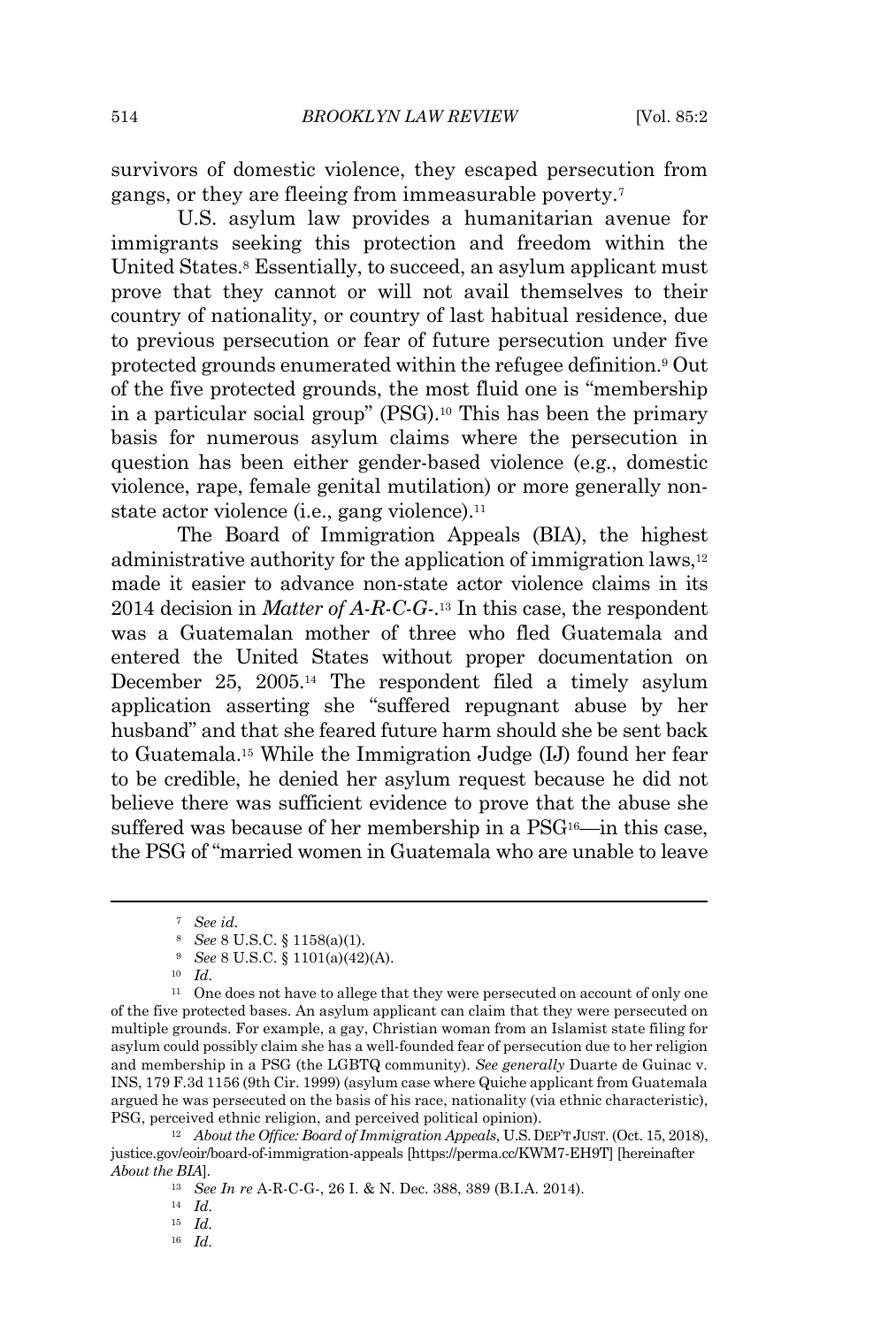their relationship." <sup>17</sup> The respondent then appealed the IJ's decision to the BIA for subsequent review.<sup>18</sup>

In *Matter of A-R-C-G-*, the BIA reversed the decision of the IJ and recognized that "married women in Guatemala who are unable to leave their relationship" does constitute a PSG, as it contains certain immutable characteristics, is particular by nature, and is a socially distinct and recognizable group in Guatemala.<sup>19</sup> This decision was incredibly important, as it provided a clear indication of how a survivor of gender-based or domestic violence could prove they meet the definition of a refugee and are thus eligible for asylum.<sup>20</sup> In fact, the American Immigration Lawyers Association (AILA) has recognized this case as "seminal," and has cited it when urging practicing attorneys to "[present] . . . [PSGs] with creativity, cogency, and zeal." 21

The Trump Administration's currentimmigration policies, however, stand in contrast to the *A-R-C-G* precedent and have made it increasingly difficult to obtain asylum.<sup>22</sup> President Trump has been quite outspoken regarding his intentions to both undo much of the Obama Administration's policies and to heighten enforcement of laws that have restricted the options available to immigrants. <sup>23</sup> For example, on April 6, 2018, former Attorney General (AG) Jeff Sessions announced President Trump's "zerotolerance" policy, <sup>24</sup> which has resulted in a significant increase in criminal prosecutions of asylum-seekers entering the United States along the southern border.<sup>25</sup> The implementation of the "zero-tolerance" policy has resulted in immediate prosecutions for

<sup>21</sup> AM. IMMIGRATION LAWYERS ASS'N, REPRESENTING CLIENTS IN IMMIGRATION COURT 347–48 (4th ed. 2016) [hereinafter AILA ASYLUM MATERIALS].

<sup>22</sup> *See* Abigail Hauslohner & Andrew Ba Tran, *How Trump Is Changing the Face of Legal Immigration*, WASH. POST (July 2, 2018 7:53 PM), https://www.washington post.com/national/how-trump-is-changing-the-face-of-legal-immigration/2018/07/02/ 477c78b2-65da-11e8-99d2-0d678ec08c2f\_story.html?noredirect=on&utm\_term=.cc2264 3efa04 [https://perma.cc/H3XT-RAZ4].

<sup>24</sup> *Q&A: Trump Administration's "Zero Tolerance" Immigration Policy*, HUM. RTS. WATCH (Aug. 16, 2018), https://www.hrw.org/news/2018/08/16/qa-trump-administrations-ze ro-tolerance-immigration-policy#q1 [https://perma.cc/AUR2-DLWY].

<sup>25</sup> *See* HUMAN RIGHTS FIRST, ZERO-TOLERANCE CRIMINAL PROSECUTIONS: PUNISHING ASYLUM SEEKERS AND SEPARATING FAMILIES 1, https://www.humanrightsfirst. org/sites/default/files/Zero\_Tolerance\_Border\_Report.pdf [https://perma.cc/MQ7F-X6V4] [hereinafter ZERO-TOLERANCE CRIMINAL PROSECUTIONS] ("[D]ata from the federal public defender's office in El Paso shows a 360% increase in prosecutions in April 2018 over April 2017, as well as a 75% increase in May, and a 206% increase in the first two weeks of June.").

<sup>17</sup> *Id.* at 388–89.

<sup>18</sup> *Id.* at 388.

<sup>19</sup> *Id.* at 392–95.

<sup>20</sup> *See id.*

<sup>23</sup> *Id.*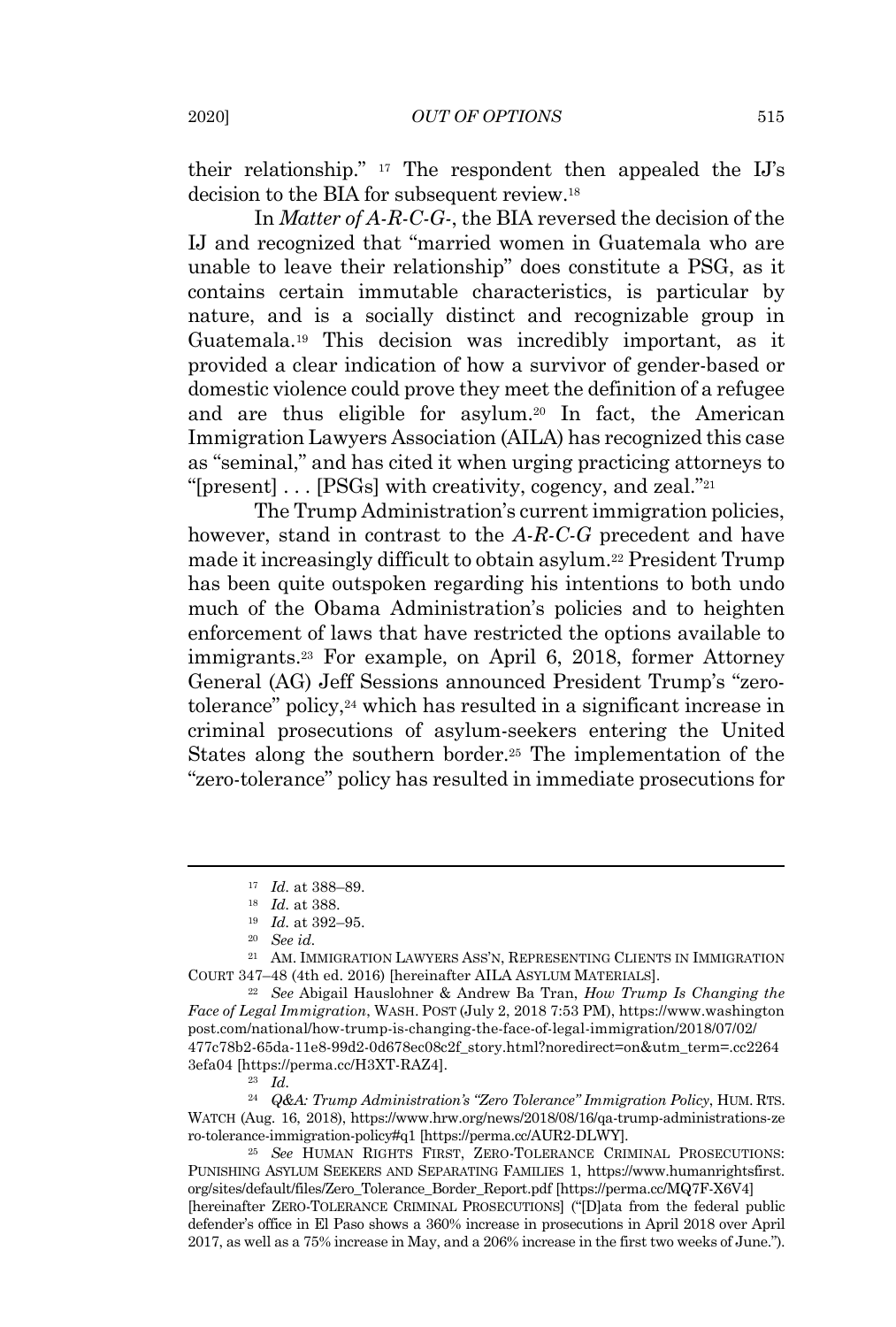misdemeanor illegal entry as well as the highly controversial separation of parents and children.<sup>26</sup>

The Trump Administration then issued a devastating decision affecting asylum law.<sup>27</sup> On June 11, 2018, in *Matter of A-B-*, Jeff Sessions overruled the prior decision in *Matter of A-R-C-G-*, <sup>28</sup> stating "*A-R-C-G-* was wrongly decided and should not have been issued as a precedential decision." <sup>29</sup> He determined that domestic violence, as well as other forms of private-actor violence (i.e., gang violence) will typically not succeed as the sole basis for an asylum claim, as they are not classified as a PSG.<sup>30</sup> Sessions reasoned that "[s]ocial groups defined by their vulnerability to private criminal activity likely lack the particularity required ..., given that broad swaths of society may be susceptible to victimization."<sup>31</sup>

Sessions' decision in *Matter of A-B-* and subsequent administrative policies put those fleeing gender-based violence, gang violence, and other forms of private-actor abuse in a precarious situation.<sup>32</sup> Specifically, when applied, this decision has a disproportionate gendered and regional impact against Central American women like Yomara Rivas,<sup>33</sup> who are fleeing countries with consistently high rates of domestic and gang violence.<sup>34</sup> In light of Sessions' decision in *Matter of A-B-* and the horrific implications it has had on asylum seekers at the southern border, Congress should amend the refugee definition by adding a sixth protected ground of persecution. This additional ground should specifically include protection for "people with a wellfounded fear of gross criminal activity conducted by private, nonstate actors." Adding a sixth protected ground to the refugee definition will provide the most security for those who either have

<sup>26</sup> *See id.* ("[S]eparations escalated tremendously in the wake of the zerotolerance policy. Between May 5 and June 9, 2018, alone, the government separated at least 2,235 families.").

<sup>27</sup> *See In re* A-B-, 27 I. & N. Dec. 316 (A.G. 2018).

<sup>28</sup> The Immigration and Nationality Act specifically gives the AG the power to certify and review any immigration case brought within the Department of Justice's purview. *See* 8 U.S.C. § 1103(g)(2); *see also* discussion *infra* Section I.A.

<sup>29</sup> *In re A-B-*, 27 I. & N. Dec. at 333.

<sup>30</sup> *Id.* at 335.

<sup>31</sup> *Id.*

<sup>32</sup> *See AILA Policy Brief: USCIS Guidance on* Matter of A-B- *Blocks Protections for Vulnerable Asylum Seekers and Refugees*, AM. IMMIGR. LAW. ASS'N (July 23, 2018), https://www.aila.org/infonet/uscis-matter-of-a-b-asylum-refugees [https://perma.cc/DLV9- PYKT] [hereinafter AILA Policy Brief] ("The . . . memorandum, together with *Matter of A-B-*, will lead to widespread . . . denials of asylum cases in which the person is seeking protection from domestic violence or persecution by powerful transnational criminal organizations referred to as 'gangs.'").

<sup>33</sup> *See* Jordan & Romero, *supra* note 2, at 1–2.

<sup>34</sup> S*ee* KIDS IN NEED OF DEF., *supra* note 5 (fact sheet highlighting the ubiquitous, pervasive nature of domestic and gang violence in Central America).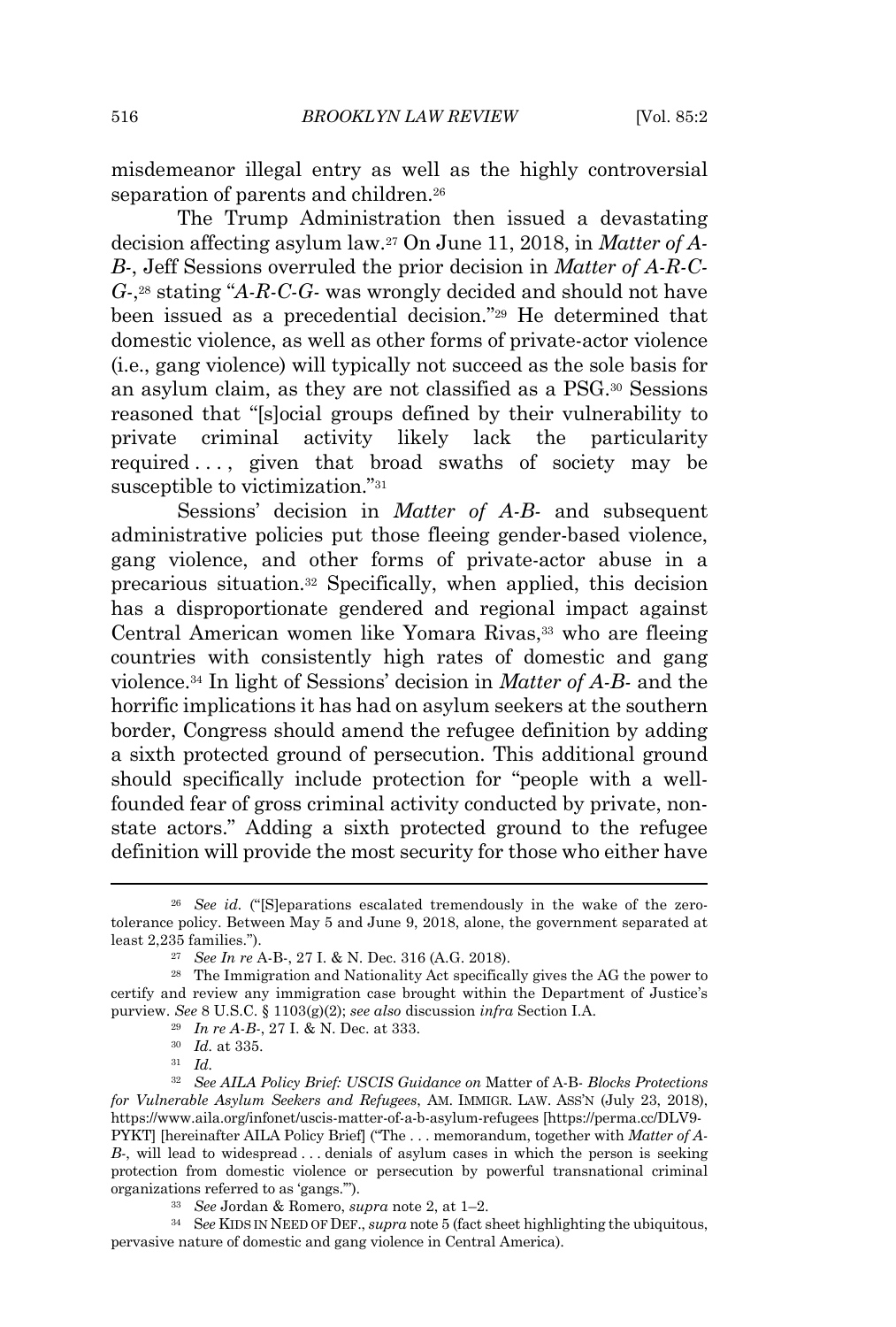endured horrific non-state actor harm or have a credible fear of such harm should they return to the country from which they fled.

Part I of this note will discuss the structure of the U.S. immigration system, as well as the history of asylum law prior to *Matter of A-B-*. Part II will examine the impact of Sessions' decision in *Matter of A-B-*, including how this decision affects victims of domestic abuse and gang violence. Part III examines methods of challenging *Matter of A-B-*'s interpretation of the PSG through creative lawyering, equal protection, and due process challenges. Finally, Part IV will conclude with proposed solutions to this issue, particularly focusing on the addition of a sixth protected ground to the refugee definition. The United States should not close its doors on those who validly fear returning to their country of origin.

#### I. AN OVERVIEW OF U.S. IMMIGRATION LAW

The executive branch typically handles immigration law. 35 In order to clearly understand the impact of Sessions' decision in *Matter of A-B-*, it is important to note how U.S. immigration law differs from other areas of U.S. law. This Part of the note will provide a general overview of the structure of the U.S. immigration legal system. It will then analyze the history and rationales behind U.S. asylum law, detailing how one qualifies for asylum in the United States.

# *A. The Structure of the U.S. Immigration Legal System*

Congress has delegated the power to regulate immigration to the Department of Justice (DOJ) and the Department of Homeland Security (DHS). Through regulation, DOJ and DHS interpret, clarify, and apply the Immigration and Nationality Act (INA) as each department deems fit. <sup>36</sup> DHS houses several subsidiary agencies to which it delegates specific powers and responsibilities, specifically the U.S. Citizenship and Immigration Services (USCIS), Immigration and Customs Enforcement (ICE),

<sup>35</sup> *See* Graham Prichard, *DHS, USCIS, ICE, CBP, EOIR, BIA, and DOS—Who Are These People?*, PRICHARD L. FIRM, http://prichardlawfirm.com/other-2/who-is-immigration/ [https://perma.cc/Y7UT-A9NP].

<sup>36</sup> *See* Exec. Office of Immigration Review, *About the Office*, U.S. DEP'T JUST. (Jan. 21, 2020), https://www.justice.gov/eoir/about-office [https://perma.cc/94ZJ-QRHJ] [hereinafter *EOIR About the Office*] ("The primary mission of the Executive Office for Immigration Review (EOIR) is to adjudicate immigration cases by fairly, expeditiously, and uniformly interpreting and administering the Nation's immigration laws.").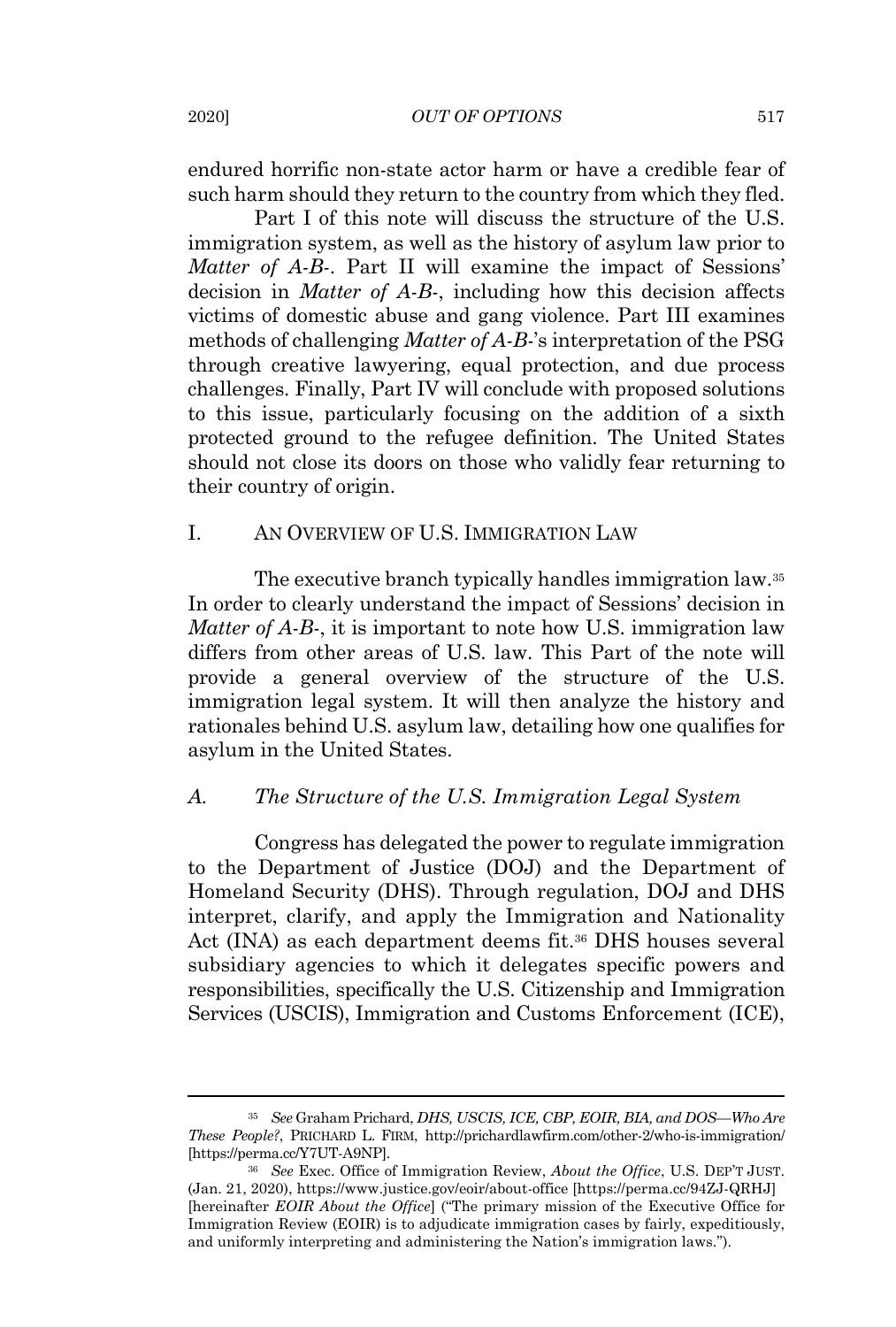and Customs and Border Patrol (CBP). <sup>37</sup> USCIS primarily deals with the administrative processing of various applications for immigrant benefits, ranging from family petitions to naturalization, and the issuance of those benefits.<sup>38</sup> ICE performs investigations into federal trade law violations, immigration, and customs throughout the United States.<sup>39</sup> ICE is known to execute orders of removal issued by immigration courts. <sup>40</sup> CBP is responsible for "keeping terrorists, illegal weapons, illegal drugs, and unauthorized immigrants" from entering the United States, while simultaneously monitoring the goods and people that are granted access to the country.<sup>41</sup>

The DOJ houses the Executive Office of Immigration Review (EOIR), which is essentially the immigration court system.<sup>42</sup> EOIR handles removal proceedings.<sup>43</sup> The EOIR houses the Office of the Chief Immigration Judge, which "provides overall program direction and establishes priorities for approximately [four hundred] [IJs] . . . throughout the Nation."<sup>44</sup> Removal proceedings consist of an immigrant coming before an IJ, who then determines whether the respondent will be subject to deportation or if they should be granted some form of immigration relief;<sup>45</sup> IJs have immense discretion.<sup>46</sup>

If the respondent receives an unfavorable decision from the IJ, they can appeal to the BIA, "the highest administrative body for interpreting and applying immigration laws."<sup>47</sup> As the immigration court system is housed within the DOJ, the BIA is

<sup>41</sup> Prichard, *supra* note 35.

<sup>42</sup> *Id.*

<sup>37</sup> *See Topics*, U.S. DEP'T HOMELAND SECURITY, https://www.dhs.gov/topics [https:// perma.cc/NT5Q-SR4X] (listing the various immigration agencies housed within DHS).

<sup>38</sup> *See Providing Immigration Benefits & Information*, U.S. DEP'T HOMELAND SECURITY, https://www.dhs.gov/providing-immigration-benefits-information [https://perma. cc/WVM6-WYEL].

<sup>39</sup> *See What We Do*, U.S. IMMIGR. CUSTOMS ENFORCEMENT, https://www.ice.gov/ overview [https://perma.cc/PT89-JTBB]*.*

<sup>40</sup> *See Removal*, U.S. IMMIGR. CUSTOMS ENFORCEMENT, https://www.ice.gov/removal [https://perma.cc/8L76-KWBX]*.*

<sup>43</sup> *See* Exec. Office of Immigration Review, *List of Downloadable EOIR Forms*, U.S. DEP'T JUST. (Jan. 21, 2020), https://www.justice.gov/eoir/list-downloadable-eoir-forms [https://perma.cc/H97C-WNJZ] (listing among the downloadable forms the Form I-589, "Application for Asylum and for Withholding of Removal").

<sup>44</sup> *See* Exec. Office of Immigration Review, *About the Office: Office of the Chief Immigration Judge*, U.S. DEP'T JUST. (Jan. 21, 2020), https://www.justice.gov/eoir/office-ofthe-chief-immigration-judge [https://perma.cc/VAE6-FWD3] [hereinafter *About the OCIJ*].

<sup>45</sup> *See* 8 U.S.C. § 1229a.

<sup>46</sup> Unlike Article III judges, IJs can actively question respondents in immigration court. *See* 8 U.S.C. § 1229a(b)(1). This can lead to potential bias as IJs are part of the DOJ and may have political priorities in line with both the ICE prosecutor and the incumbent administration.

<sup>47</sup> Prichard, *supra* note 35.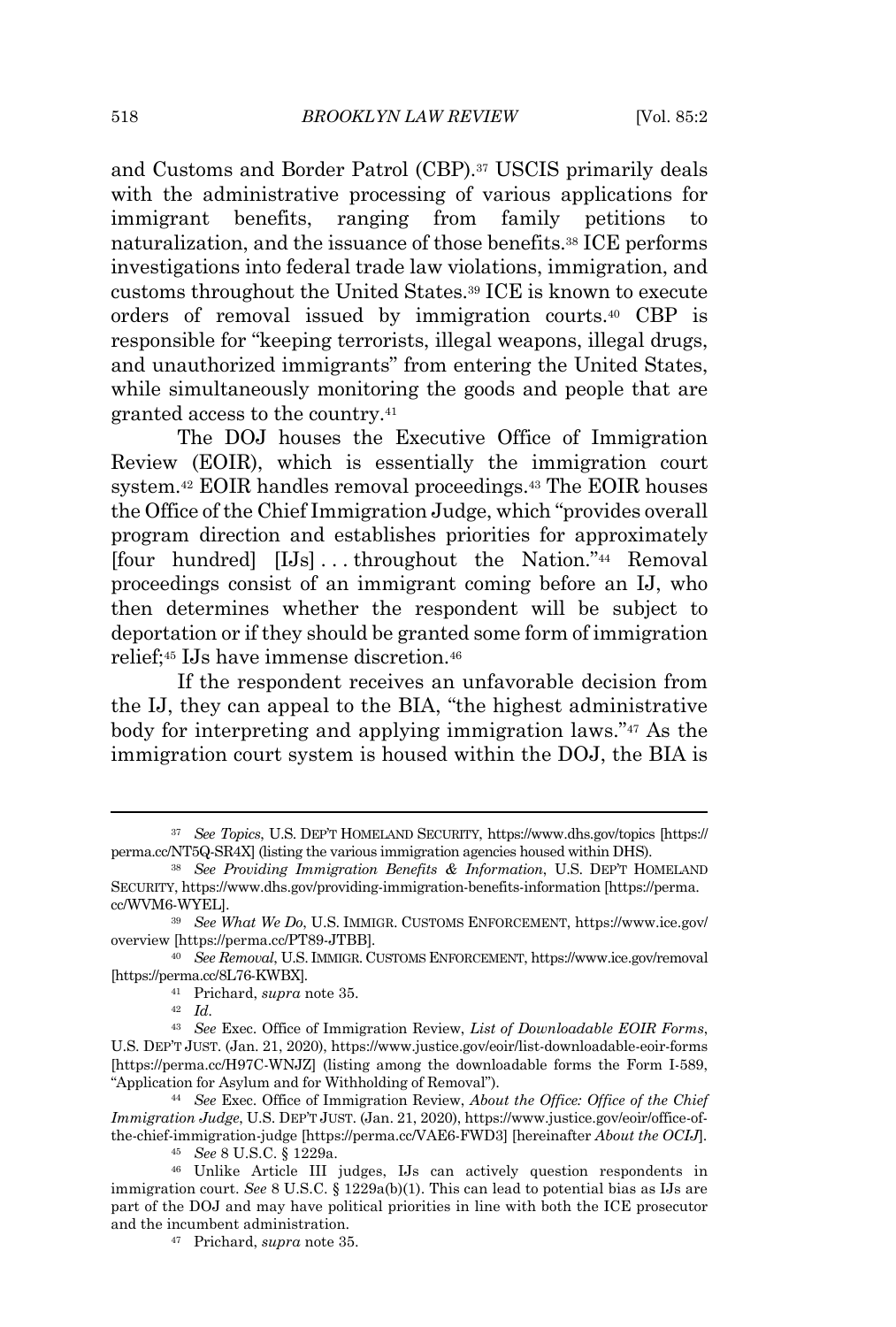still under the direct supervision of the AG.<sup>48</sup> The AG has the discretion to decide any case brought before the immigration court, regardless of whether or not they heard the actual trial proceedings. <sup>49</sup> If the BIA also renders an unfavorable decision, the respondent can usually appeal to federal Article III courts that have jurisdiction over the issue and may hear the case.<sup>50</sup>

#### *B. The History and Formation of U.S. Asylum Law*

In the wake of the horrific atrocities that occurred in the first half of the twentieth century—namely the Second World War and the Holocaust—people across the world were left seeking new homes to settle into, and countries worldwide believed it was necessary to recognize the rights of individual persons in international law.<sup>51</sup> On December 10, 1948, the United Nations General Assembly (UNGA) proclaimed the Universal Declaration of Human Rights (UDHR).<sup>52</sup> Article 14 of the UDHR specifically noted that people have "the right to seek and to enjoy in other countries asylum from persecution." 53

Following adoption of the UDHR, UNGA members signed the Convention Relating to the Status of Refugees (1951 Refugee Convention).<sup>54</sup> The 1951 Refugee Convention defined the term "refugee" as anyone outside of their state of nationality or last habitual residence that is unable or unwilling to avail themselves

<sup>48</sup> *See EOIR About the Office*, *supra* note 36 ("Under delegated authority from the [AG], EOIR conducts immigration court proceedings, appellate reviews, and administrative hearings."); *see About the BIA*, *supra* note 12 ("BIA decisions are binding on all DHS officers and [IJs] unless modified or overruled by the [AG] or a federal court.").

<sup>49</sup> *See* 8 U.S.C. § 1103(g)(2).

<sup>50</sup> *See About the BIA*, *supra* note 12 ("Most BIA decisions are subject to judicial review in the federal courts.").

<sup>51</sup> *See* Andreas Kirchhof, *50 Years on in Germany, Eastern Europe's Displaced Still Remember UNHCR*, U.N. HIGH COMMISSIONER FOR REFUGEES (Jan. 5, 2006), https:// www.unhcr.org/en-us/news/latest/2006/1/43bd42cb4/50-years-germany-eastern-europes-d isplaced-still-remember-unhcr.html [https://perma.cc/LA4K-2848] ("The term 'Displaced Persons' was applied to millions of people who found themselves outside the borders of their countries as a result of World War II. Most were former slave labourers or those who had been imprisoned in concentration camps."); *see also Universal Declaration of Human Rights: History of the Document*, U.N., http://www.un.org/en/sections/universal-declara tion/history-document/index.html [https://perma.cc/4QTV-PLSM] ("With the end of [the Second World War], and the creation of the United Nations, the international community vowed never again to allow atrocities like those of that conflict happen again. World leaders decided to complement the UN Charter with a road map to guarantee the rights of every individual everywhere.").

<sup>52</sup> G.A. Res. 217 (III) A, Universal Declaration of Human Rights, at 71 (Dec. 10, 1948); *see also Universal Declaration of Human Rights: History of the Document*, U.N., http://www.un.org/en/sections/universal-declaration/history-document/index.html [https://perma.cc/4QTV-PLSM].

<sup>53</sup> G.A. Res. 217 (III) A, *supra* note 52, at art. 14.

<sup>54</sup> *See* United Nations Convention Relating to the Status of Refugees, at pmbl., *opened for signature* July 28, 1951, 189 U.N.T.S. 150.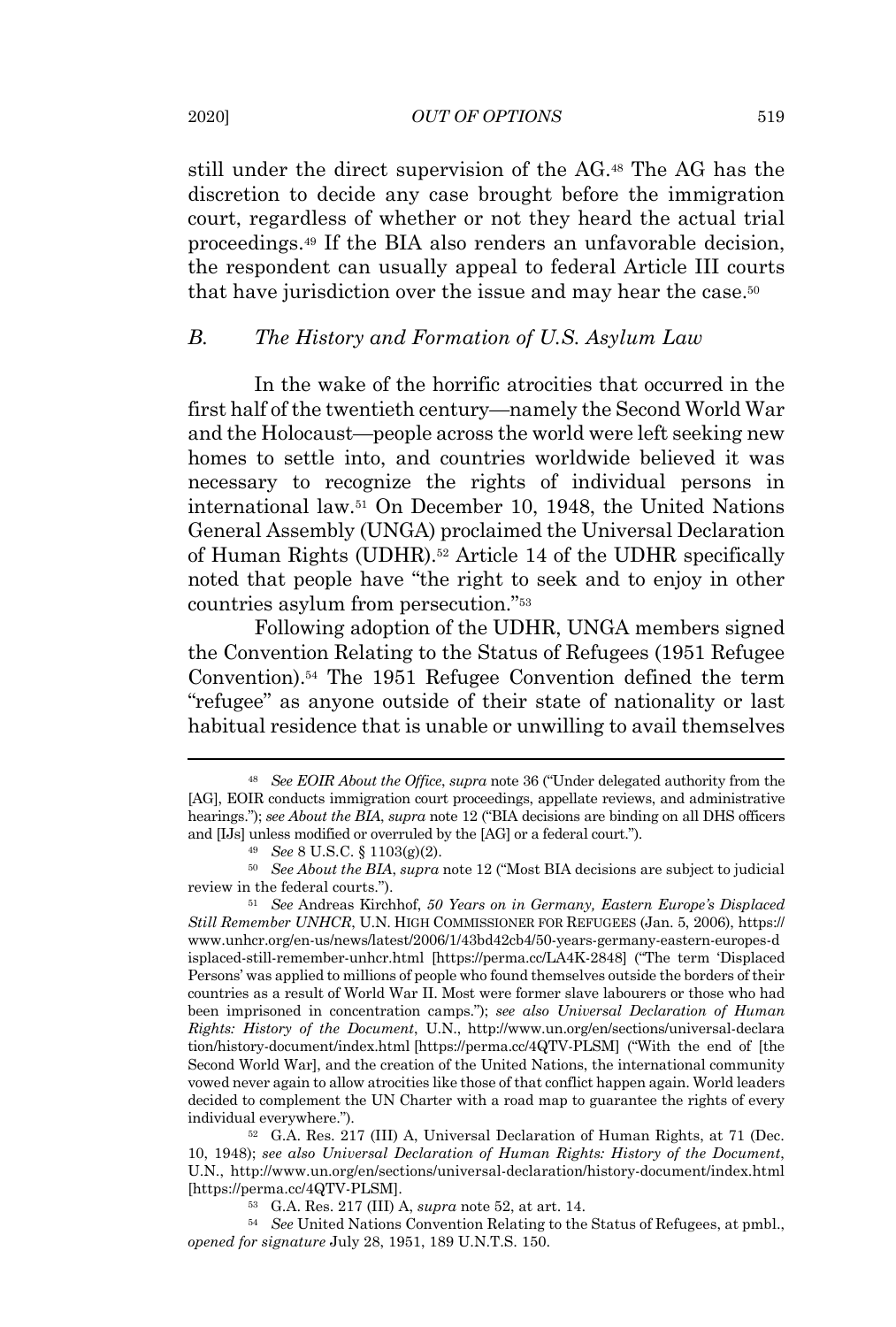to that state's protection "owing to well-founded fear of being persecuted for reasons of race, religion, nationality, membership of a [PSG] or political opinion."<sup>55</sup> These five protected grounds find their basis in the various articles of the UDHR. <sup>56</sup> The 1951 Refugee Convention was subsequently followed by the 1967 Protocol Relating to the Status of Refugees (1967 Protocol), which removed both the temporal deadline and territorial limitations of the 1951 Refugee Convention. 57

The 1951 Refugee Convention and its 1967 Protocol paved the way for U.S. asylum law.<sup>58</sup> On March 17, 1980, Congress enacted The Refugee Act of 1980 (Refugee Act), which amended the INA<sup>59</sup> by adding a new definition of the term "refugee".<sup>60</sup> This definition not only incorporated the five protected grounds enumerated in the 1951 Refugee Convention and its 1967 Protocol; it also provided a more uniform method for determining who qualified as refugees, while still allowing for presidential discretion.<sup>61</sup>

## *C. Eligibility Under U.S. Asylum Law*

Current laws allow for migrants who are physically present within the United States, or who arrive at the U.S. border, to apply for asylum within one year of their initial arrival.<sup>62</sup> For an applicant to qualify for asylum, the applicant

 $62$  8 U.S.C. § 1158(a)(1), (a)(2)(B). There are two exceptions to the one-year time limit. First, if there were extraordinary circumstances limiting a person's ability to file the

<sup>55</sup> United Nations Convention Relating to the Status of Refugees, at art. 1(A)(2), *opened for signature* July 28, 1951, 189 U.N.T.S. 150.

<sup>56</sup> *See* G.A. Res. 217 (III) A, *supra* note 52, at arts. 2–3, 5, 14.

<sup>57</sup> *See* Protocol Relating to the Status of Refugees, at art. I.(2)–(3), *opened for signature* Jan. 31, 1967, 606 U.N.T.S. 267. The states that were party to the 1967 Protocol expressed clear concern in the Preamble that the limitations of the 1951 Refugee Convention did not adequately address the equally valid concerns of individuals who met the refugee definition but not the 1951 deadline. *See* Protocol Relating to the Status of Refugees, at pmbl., *opened for signature* Jan. 31, 1967, 606 U.N.T.S. 267.

<sup>58</sup> *See* Refugee Act of 1980, Pub. L. No. 96-212, sec. 101, § 1521, 94 Stat. 102, 102.

<sup>59</sup> Refugee Act of 1980, Pub. L. No. 96-212, sec. 201, § 1101(a), 94 Stat. 102, 102–03.

 $60$  8 U.S.C. § 1101(a)(42)(A) ("The term 'refugee' means (A) any person who is outside any country of such person's nationality or, in the case of a person having no nationality, is outside any country in which such person last habitually resided, and who is unable or unwilling to return to, and is unable or unwilling to avail himself or herself of the protection of, that country because of persecution or a well-founded fear of persecution on account of race, religion, nationality, membership in a [PSG], or political opinion, or (B) in such special circumstances as the President after appropriate consultation (as defined in section 1157(e) of this title) may specify, any person who is within the country of such person's nationality or, in the case of a person having no nationality, within the country in which such person is habitually residing, and who is persecuted or who has a well-founded fear of persecution on account of race, religion, nationality, membership in a particular social group, or political opinion. The term 'refugee' does not include any person who ordered, incited, assisted, or otherwise participated in the persecution of any person on account of race, religion, nationality, membership in a particular social group, or political opinion.").

<sup>61</sup> *See id.*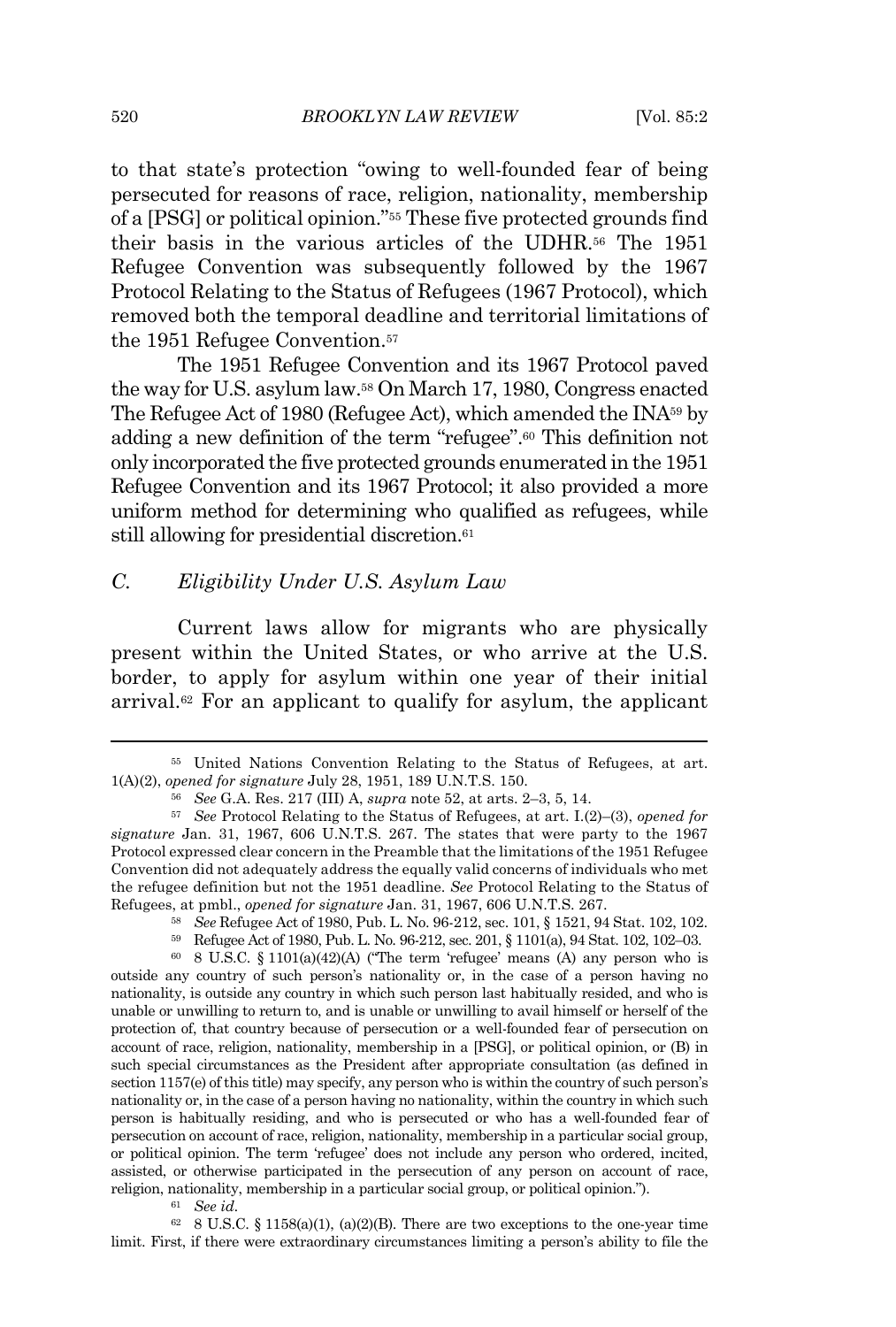must prove that they meet the definition of a refugee<sup>63</sup> as expressed in Section  $101(a)(42)(A)$  of the INA.<sup>64</sup> While there might be other avenues to obtain legal status in the United States, a grant of asylum provides significant benefits (e.g., access to permanent residence, work eligibility, the ability to travel to other places outside the United States, derivative benefits for family members, etc.).<sup>65</sup>

An asylum seeker can attempt to prove they meet this definition in one of two ways: affirmatively or defensively.<sup>66</sup> An affirmative asylum case is one where the asylum seeker applies by filling out a Form I-589 that is filed with and processed by USCIS,<sup>67</sup> unless you are currently in immigration court.<sup>68</sup> Once the petition is filed, the applicant will receive a date for an interview with an Asylum Officer (AO), who will ask questions geared towards discerning the validity of the applicant's assertion.<sup>69</sup> If the AO determines after the interview that the

<sup>63</sup> 8 U.S.C. § 1158(b)(1)(A). Note the difference between a refugee and an *asylee*. A refugee is a person who applies for protected status in accordance with the Refugee Act outside ofthe United States, is granted said status, and then enters the United States in legal refugee status. An asylee is a person who has entered the United States, either without legal status or with a different legal status, and then applies for asylum from within the United States. *See Refugees and Asylees*, U.S. DEP'T HOMELAND SECURITY, https://www.dhs.gov/ immigration-statistics/refugees-asylees [https://perma.cc/68VJ-HJAY].

<sup>64</sup> *See* 8 U.S.C. § 1101(a)(42)(A).

<sup>65</sup> *See Benefits and Responsibilities of Asylees*, U.S. CITIZENSHIP & IMMIGR. SERVICES (Mar. 8, 2018), https://www.uscis.gov/humanitarian/refugees-asylum/asylum/ benefits-and-responsibilities-asylees [https://perma.cc/SUT8-ZCD6].

<sup>66</sup> AILA ASYLUM MATERIALS, *supra* note 21, at 319. If applying affirmatively, per the INA, a decision should be issued on the petition within 180 days after the application date, whereas a defensive asylum case can take years before a hearing date is set. For further information, see *Fact Sheet: U.S. Asylum Process*, NAT. IMMIGR. F. (Jan. 10, 2019), https://immigrationforum.org/article/fact-sheet-u-s-asylum-process/ [https://perma.cc/C63S-G73D].

<sup>67</sup> AILA ASYLUM MATERIALS, *supra* note 21, at 325.

<sup>68</sup> *See I-589, Application for Asylum and for Withholding of Removal: Where to File*, U.S. CITIZENSHIP & IMMIGR. SERVICES, https://www.uscis.gov/i-589 [https://perma. cc/4AZV-34ZL] ("If you are currently in immigration court: you must file your Form I-589 with the immigration court that has jurisdiction over your case." (emphasis omitted)).

<sup>69</sup> AILA ASYLUM MATERIALS, *supra* note 21, at 320–21.

application, then they might be able to file for asylum after the date it was due. 8 U.S.C. § 1158(a)(2)(D). For example, a person who is unable to timely file because they were injured in a severe accident and were hospitalized for an extended period oftime could claim that this was an extraordinary circumstance and that the late filing should be processed as if it were filed on time. The other exception to the one-year filing deadline is a change in circumstances. *Id.* Consider the following hypothetical which illuminates the difference between the two exceptions: A is a foreign national from Turkey who works in the United States on a valid H-1B temporary work visa. A is a leading member of a liberal political party in Turkey, and while she still lived there, this political party was in power. Two and a half years after A entered the United States, a violent coup occurs in Turkey, and now an extremely conservative party is in power, and there is clear evidence that the new regime is detaining members of A's political party and subjecting them to various methods of torture. In this scenario, A would theoretically be able to file an asylum application even though she has been in the United States for more than two years, for there was a change in circumstances within the home country that could arguably qualify A for asylum.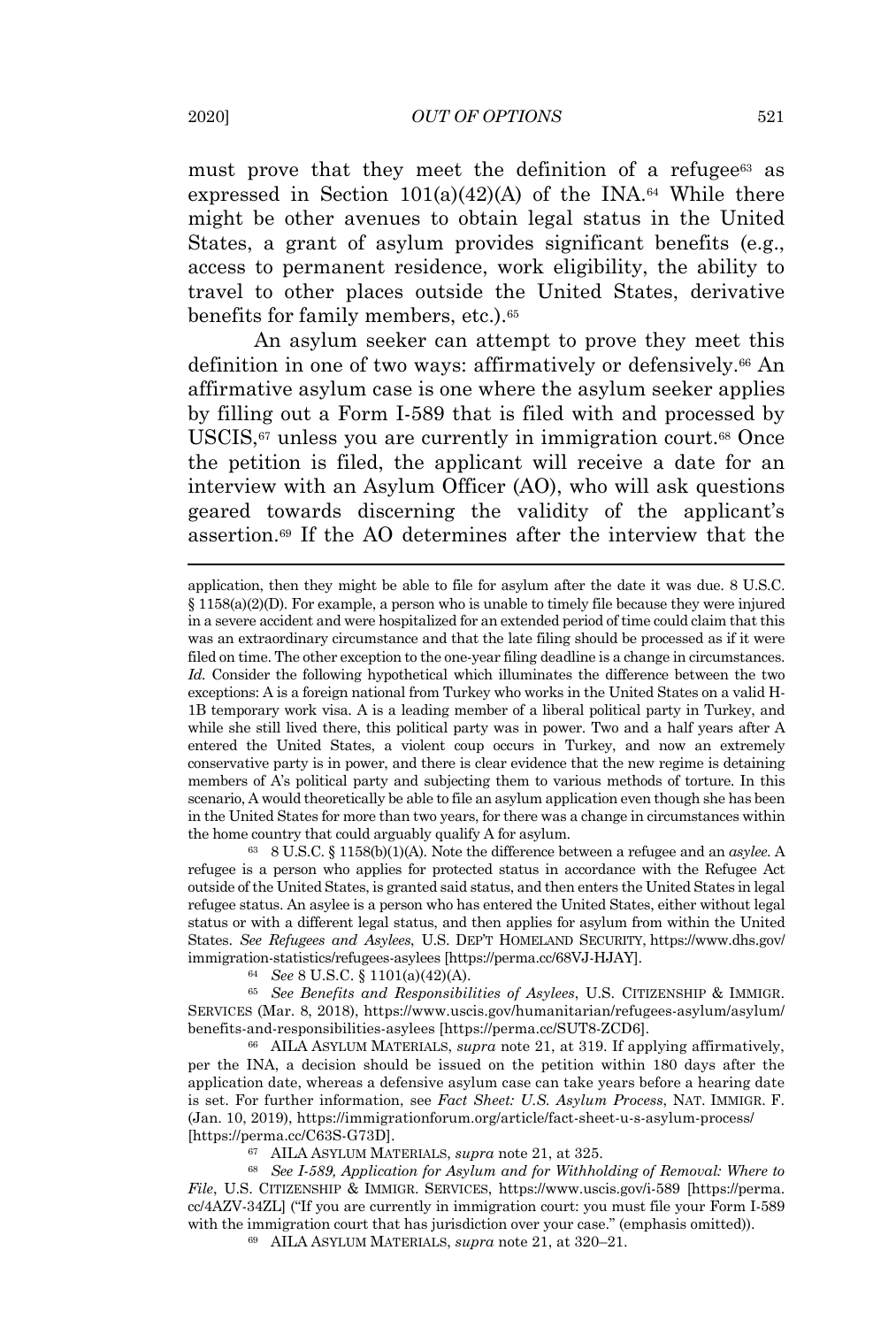applicant meets the legal requirements, the AO can recommend to the government that the applicant be granted asylum.<sup>70</sup>

On the other hand, if the AO does not believe the applicant qualifies for asylum, they can deny the petition.<sup>71</sup> If the applicant still holds valid status, they will receive a notice of intent to deny explaining why they do not qualify for asylum. <sup>72</sup> They will then have sixteen days to appeal this decision. If the applicant does not respond timely, or their timely response is not accepted, the AO will issue a final denial, and the applicant can attempt to pursue other available forms of immigrant relief while they remain in legal status.<sup>73</sup> However, if the applicant filed the petition without valid status, or if they no longer had valid status at the time of the denial, the case is then referred to immigration court for removal proceedings. <sup>74</sup> When the applicant is subject to removal proceedings in immigration court, they can then defensively argue before the IJ that they meet the requirements for asylum, and that the court should grant them asylum as a matter of discretion independent of the decision made by USCIS.<sup>75</sup>

In order to be granted asylum in the United States, an immigrant has to prove that they meet the definition of a refugee as established in the INA.<sup>76</sup> This means that the asylum seeker must show that they cannot or will not avail themselves to the protection of their former state of nationality or residence<sup>77</sup> due to past persecution or a well-founded fear of future persecution, the basis of which is one or more of the five protected grounds. <sup>78</sup> These protected grounds are (1) religion, (2) political opinion, (3) race, (4) nationality, and (5) membership in a PSG. If the asylum seeker provides clear evidence of past persecution, the burden shifts to DHS to prove that there is no well-founded fear of future persecution.<sup>79</sup> If past persecution cannot be shown, the asylum

<sup>73</sup> *Id.*

<sup>70</sup> *Id.* at 322.

<sup>71</sup> *Id.*

<sup>72</sup> *See Types of Asylum Decisions: Notice of Intent to Deny*, U.S. CITIZENSHIP & IMMIGR. SERVICES, https://www.uscis.gov/humanitarian/refugees-asylum/asylum/typesasylum-decisions [https://perma.cc/92FQ-84B5].

<sup>74</sup> *Types of Asylum Decisions: Referral to an Immigration Court*, U.S. CITIZENSHIP & IMMIGR. SERVICES, https://www.uscis.gov/humanitarian/refugees-asylum/asylum/typesasylum-decisions [https://perma.cc/92FQ-84B5].

<sup>75</sup> *Id.*

<sup>76</sup> 8 U.S.C. § 1101(a)(42)(A) (2012).

<sup>77</sup> AILA ASYLUM MATERIALS, *supra* note 21, at 326. For the most part, the fact that the applicant is applying for asylum is evidence that they are unable or unwilling to avail themselves to the protection of the country from which they fled. *See id.*

<sup>78</sup> AILA ASYLUM MATERIALS, *supra* note 21, at 319, 326.

<sup>79</sup> *Id.* at 319, 330-32; *see also* 8 C.F.R. § 208.13(b)(1)(ii). There are two ways DHS can prove that there is no well-founded fear of future persecution. First, they can establish by a preponderance of the evidence (more than fifty percent) that there was a *fundamental*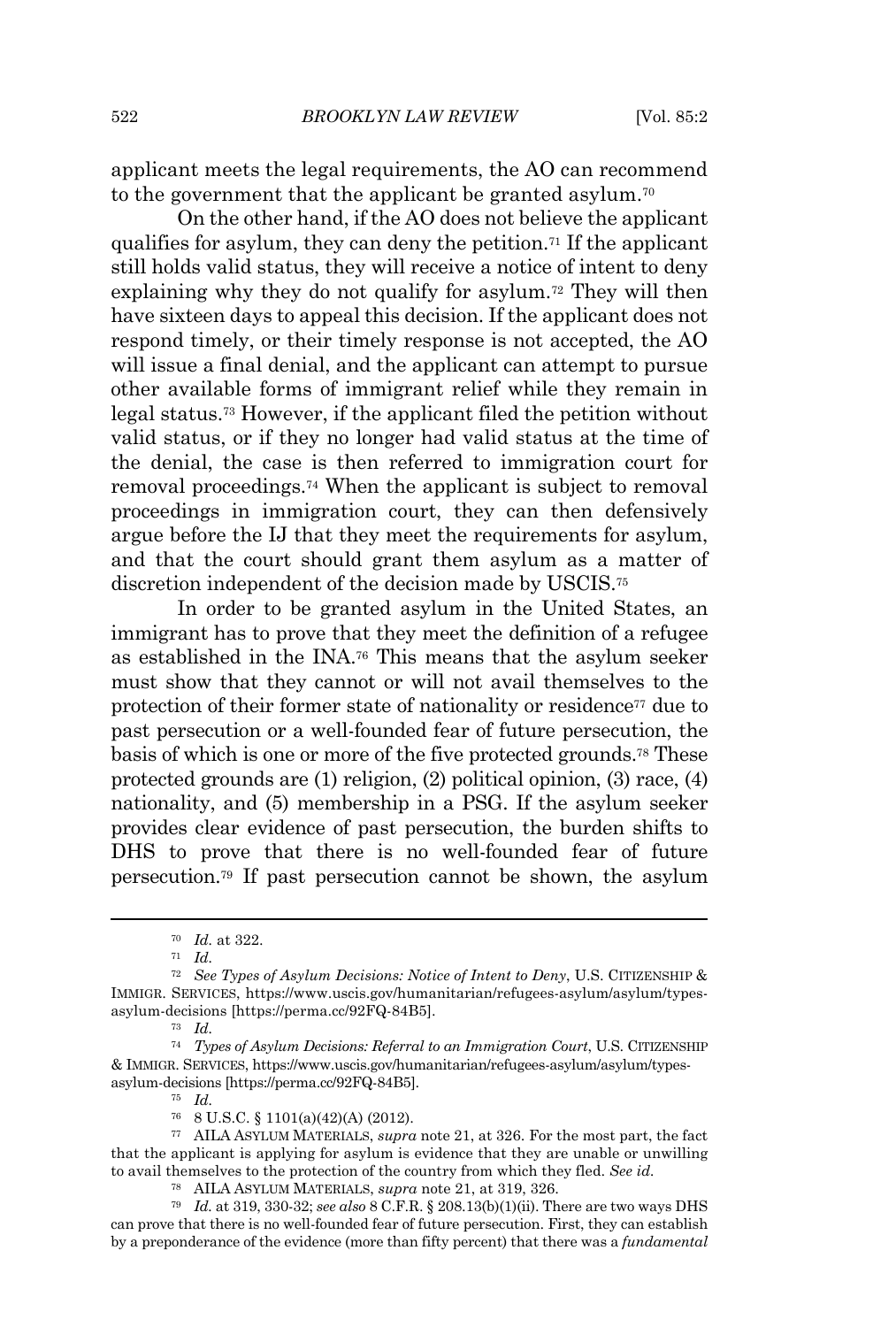seeker can still qualify for asylum by proving they have a wellfounded fear of future persecution.<sup>80</sup> For an asylum seeker to prove they have a well-founded fear, they would need to prove that their fear is credible; this has both subjective and objective elements.<sup>81</sup>

Subjectively speaking, the asylum seeker would need to prove to either the AO or the IJ that they have a genuine fear of persecution due to one of the five protected grounds.<sup>82</sup> This does not necessarily mean that the fear has to be a rational one; the applicant solely needs to establish that the fear is "candid, credible, and sincere." <sup>83</sup> Objectively speaking, an applicant needs to prove that anyone in their country in a similarly situated position would genuinely fear persecution. <sup>84</sup> If the asylum seeker satisfies these two elements, they will have established a well-founded fear of persecution.<sup>85</sup> If the asylum seeker however does not prove that the reason for the persecution is due to one of the five protected grounds, it is unlikely that they will obtain asylum, regardless of their past or well-founded fear of future persecution. 86

## II. *MATTER OF A-B-*'S IMPACT ON CURRENT ASYLUM LAW

Sessions' decision in *Matter of A-B-* essentially states that victims of non-state actor violence, particularly victims of domestic and/or gang violence, "would no longer generally qualify" for asylum, and that claims from victims of non-state actor violence along these lines would generally not be considered credible. <sup>87</sup> Practitioners have found that Sessions' decision has unlawfully delayed immigrants' right to seek asylum under U.S. law upon their arrival at the border.<sup>88</sup> In response, Sessions

<sup>88</sup> *See id.* ("The 'Turn-back Policy' is currently subject to a lawsuit from the Southern Poverty Law Center, which accuses immigration officials of unlawfully delaying access to the asylum process.").

*change in circumstances* that effectively eliminates the fear of future persecution. If the DHS cannot prove this, they can attempt to show that *internal relocation* to a safer area of the country the applicant fled from would not only be possible, but reasonable under the totality of the circumstances. *See* AILA ASYLUM MATERIALS, *supra* note 21, at 330–32.

<sup>80</sup> *See* 8 U.S.C. § 1101(a)(42)(A).

<sup>81</sup> AILA ASYLUM MATERIALS, *supra* note 21, at 332–33.

<sup>82</sup> *See id.* at 319, 333.

<sup>83</sup> *Id.* at 333. One can prove their fear is credible through testimony in immigration court. *In re* Acosta, 19 I. & N. Dec. 211, 214–15 (B.I.A. 1985), *overruled in part by In re* Mogharrabi, 19 I. & N. Dec. 439 (B.I.A. 1987).

<sup>84</sup> *In re* Mogharrabi, 19 I. & N. Dec. 439, 444–46 (B.I.A. 1987).

<sup>85</sup> AILA ASYLUM MATERIALS, *supra* note 21, at 332–33.

<sup>86</sup> *See id.* at 334 ("The asylum-seeker must establish that persecutor was, or will be, motivated to persecute the applicant because of his or her race, religion, nationality, membership in a particular social group, or political opinion.").

<sup>87</sup> *Trump Threatens to Cut Aid to Honduras Over Migrants*, BBC NEWS (Oct. 17, 2018), https://www.bbc.com/news/world-us-canada-45880621 [https://perma.cc/L5FA-UWRN] [hereinafter *Honduras Aid Cuts*].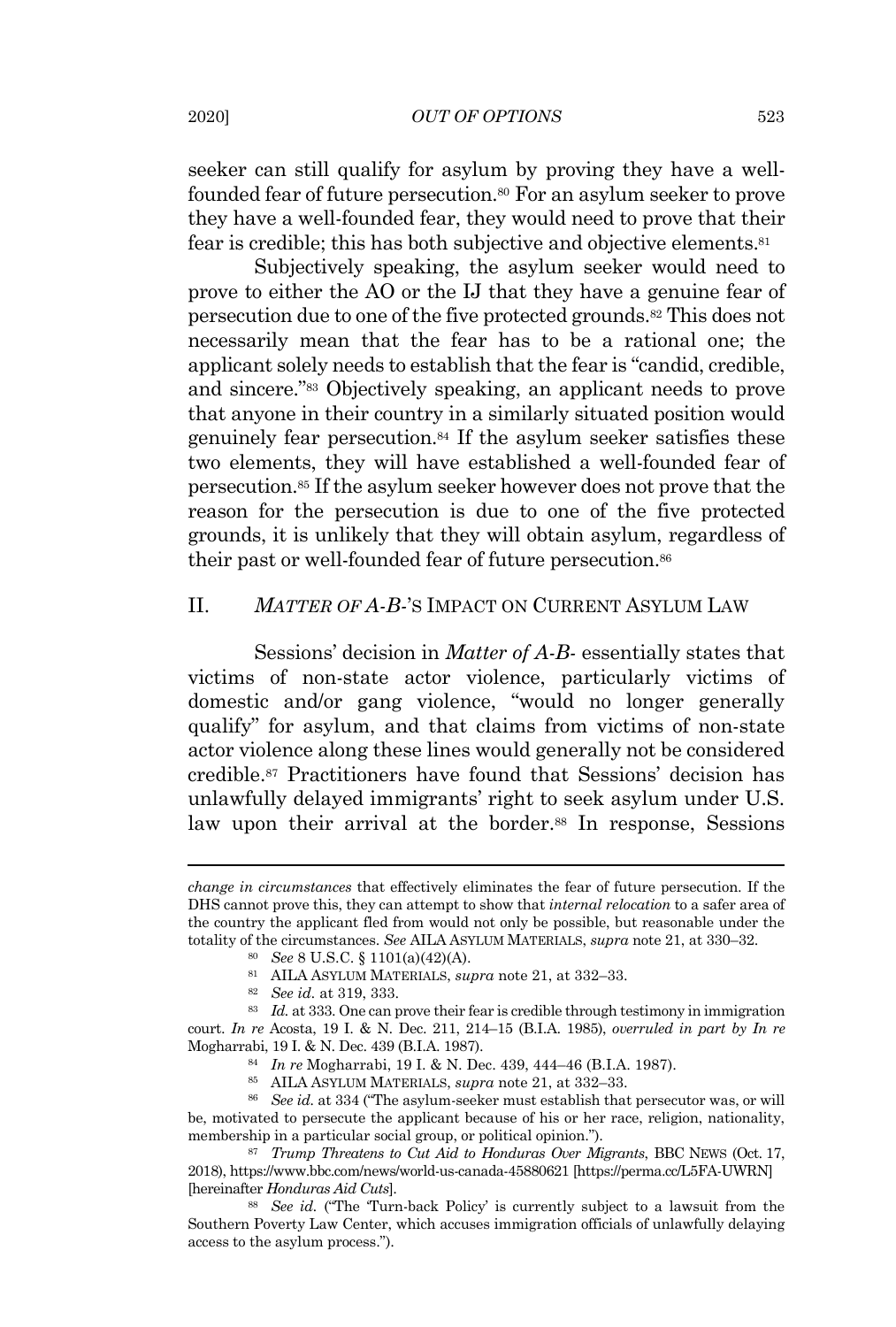asserted that the asylum laws in question have been "exploited" previously,<sup>89</sup> leading to "rampant fraud and abuse." <sup>90</sup> What cannot be quantified, however, is the sheer impact Sessions' decision has had on the administrative response to PSG analysis and on the possibilities available to Central American women seeking asylum in the United States.

#### *A. Administrative Impact*

On July 11, 2018, USCIS issued a policy memorandum regarding *Matter of A-B-*. <sup>91</sup> The memo provides AOs with guidelines when determining an applicant's eligibility for asylum, stating that AOs are "directed to ensure consistent application of the reasoning in *Matter of A-B-* in reasonable fear, credible fear, asylum, and refugee adjudications."<sup>92</sup> USCIS asserted that, in accordance with Section 103(a) of the INA and Sections 103.10(b) and  $1003.1(g)$  of Title 8 of the Code of Federal Regulations, Sessions' determination was authoritative, binding precedent in all future cases involving victims of domestic or gang violence.<sup>93</sup> Further, USCIS ordered that USCIS officers must now disregard *Matter of A-R-C-G-*, while simultaneously adhering to prior precedent so long as it is consistent with the holding in *Matter of A-B-*. 94

USCIS issued a directive to its officers stating that when determining what constitutes a PSG, they need to ask at least five essential questions:

1. Whether the applicant is a member of "a clearly-defined particular social group, which is composed of members who share a common immutable characteristic, is defined with particularity, is socially distinct within the society in question, and is not defined by the persecution on which the claim is based";

2. Whether the applicant has shown that his or her membership in the group is a central reason for the alleged persecution;

3. If the persecutor is not affiliated with the government, whether the applicant can show that the government is unable or unwilling to protect him or her;

<sup>89</sup> *Id.*

<sup>90</sup> Ronald Shapiro, *USCIS: Redefining Asylum in America*, JDSUPRA (Oct. 29, 2018), https://www.jdsupra.com/legalnews/uscis-redefining-asylum-in-america-62761 [https://perma.cc/P55H-5RTD].

<sup>91</sup> U.S. CITIZEN & IMMIGRATION SERVS., PM-602-0162, POLICY MEMORANDUM (July 11, 2018), https://www.aila.org/infonet/uscis-guidance-processing-fear-matter-of-ab- [https://perma.cc/JC7M-E224] [hereinafter USCIS POLICY MEMO].

<sup>92</sup> *Id.* at 1.

<sup>93</sup> *Id.* at 2.

<sup>94</sup> *Id.* at 1–2.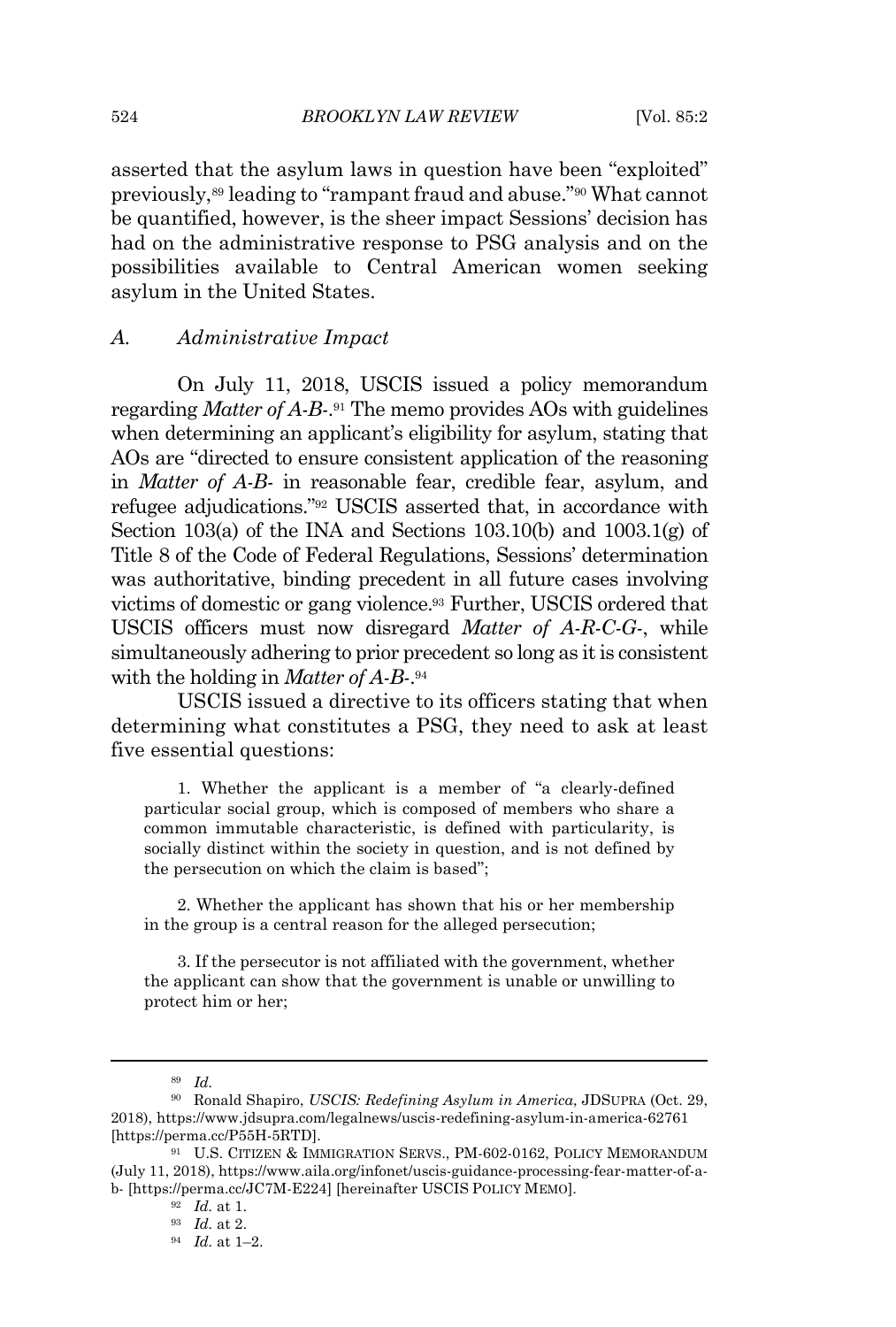4. Whether internal relocation is possible, would protect the applicant from the persecution, and presents a reasonable alternative to asylum; and

#### 5. Whether the applicant merits relief as a matter of discretion. 95

These five questions represent the precedential case holdings from, prior to, and including *Matter of A-B-*, and establish the method AOs must take when analyzing an asylum-seeker's case if it involves membership in a PSG.<sup>96</sup> However, rather than merely restating the standards setin those cases, the USCIS policy memo raises the bar for them;<sup>97</sup> a brief analysis of each question in turn will highlight the changes, as well as the increased difficulty for asylum-seekers to meet these standards.

An AO's first task is to assess whether or not the facts presented by the applicant indicate that they are a "member of a clearly-defined [PSG]."<sup>98</sup> A clearly-defined PSG has four components, all of which are pulled from the precedential cases: immutability, particularity, social distinction, and the group must be defined independently of the persecution at issue.<sup>99</sup> If the applicant claims that they are a member of a PSG, the other members of that PSG must share "a common immutable characteristic."<sup>100</sup> An example of this would be a gay HIV+ man. There are two immutable characteristics he has: he is a member of the LGBTQ community, and more specifically he has been previously diagnosed with HIV. There are many other people who share these same immutable traits, so his potential PSG of "gay HIV+ men" satisfies the first component of a clearly-defined PSG.

As the term PSG suggests, the social group an applicant purports to belong to must be particular enough to be described in a way that the group could actually be recognized in society.<sup>101</sup> The group cannot be "amorphous, overbroad, diffuse, or subjective," and it is not likely that a group defined by its "vulnerability to private criminal activity" will succeed in communities with high crime

<sup>95</sup> HILLEL R. SMITH, CONG. RESEARCH SERV., LSB10207, ASYLUM AND RELATED PROTECTIONS FOR ALIENS WHO FEAR GANG AND DOMESTIC VIOLENCE 4–5 (2018), https://fas.org /sgp/crs/homesec/LSB10207.pdf [https://perma.cc/VZ3N-FHAR]; *see also* USCIS POLICY MEMO, *supra* note 91, at 9.

<sup>96</sup> *See* USCIS POLICY MEMO, *supra* note 91, at 9.

<sup>97</sup> *See* AILA Policy Brief, *supra* note 32.

<sup>98</sup> USCIS POLICY MEMO, *supra* note 91, at 9.

<sup>99</sup> *See id.* at 3–5.

<sup>100</sup> *In re A-B-*, 27 I. & N. Dec. 316, 320 (A.G. 2018); *see also In re* M-E-V-G-, 26 I. & N. Dec. 227, 237–38 (B.I.A. 2014) ("Our interpretation of the phrase 'membership in a [PSG]' incorporates the common immutable characteristic standard set forth in *Matter of Acosta* . . . , because members of a [PSG] would suffer significant harm if asked to give up their group affiliation, either because it would be virtually impossible to do so or because the basis of affiliation is fundamental to the members' identities or consciences.").

<sup>101</sup> *See* USCIS POLICY MEMO, *supra* note 91, at 3–4.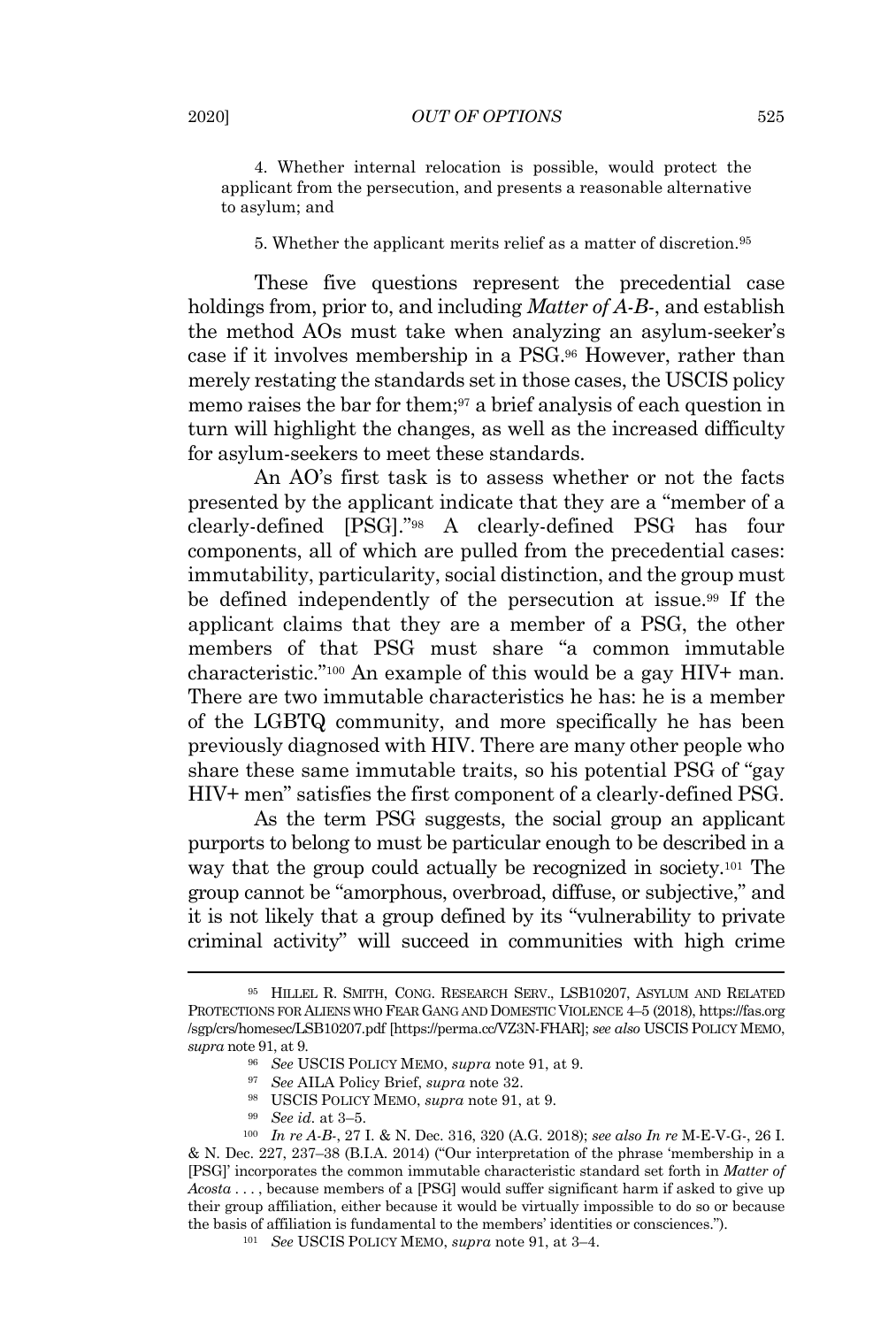rates.<sup>102</sup> It should be noted that both the particularity and social distinction components are interrelated.<sup>103</sup> Defining the PSG too narrowly will mean that the group is unlikely to be socially distinct, while defining it too broadly will result in amorphous boundaries, making the group unparticular.<sup>104</sup> In the example of the PSG "gay HIV+ men," while there are several people who are members of the group, it would still satisfy the particularity and social distinction components. It would be likely that people in a society would be able to distinguish members of this PSG, as it is sufficiently large enough yet still has definable boundaries that would make it particular.

A clearly-defined PSG must also "exist independently' of the harm asserted."<sup>105</sup> According to Sessions' reasoning in *Matter of A-B-*, if the persecution in question is a defining characteristic of the PSG, it would result in a circular definition because you are defining the PSG by the harm that is the basis of asylum claim. 106 The "gay HIV+ men" PSG does not suffer from this problem, as the group is not defined by any persecution they would suffer. Victims of domestic and gang violence, however, have immense difficulty satisfying this component of a clearly-defined PSG as defined in the USCIS policy memo. Victims of this kind of gross non-state actor violence tend to cover swaths of society, making it difficult to determine where the boundaries lie.<sup>107</sup> As seen in *Matter of A-B-*, these PSGs tend to be defined by the persecution that is the basis of the asylum claim, and accordingly do not satisfy the fourth component of a clearly-defined PSG.<sup>108</sup>

As enumerated in the memo, an AO must next have the asylum-seeker prove that the nexus for their persecution is truly

<sup>102</sup> *In re A-B-*, 27 I. & N. Dec. at 335 (citations omitted). "Victims of gang violence often come from all segments of society, and they possess no distinguishing characteristic or concrete trait that would readily identify them as members of such a group." *Id.*

<sup>103</sup> *See* USCIS POLICY MEMO, *supra* note 91, at 4.

<sup>104</sup> *Id. Hernandez-Chacon v. Barr* is a recent example of a broadly defined PSG. There the court found that "the agency did not err in concluding that Hernandez-Chacon's asserted social group—El Salvadoran women who have rejected the sexual advances of a gang member—was not cognizable," as Hernandez-Chacon did not show how, among the widespread violence Salvadoran women face, "women who reject the sexual advances of gang members are perceived as a distinct group in society or are at greater risk than anyone else who refuses to comply with a gang member's demands." Hernandez-Chacon v. Barr, No. 17-3903-ag, 2020 WL 370241, at \*5 (2d Cir. Jan. 23, 2020).

<sup>105</sup> *In re A-B-*, 27 I. & N. Dec. at 334 (quoting *In re* M-E-V-G-, 26 I. & N. Dec. at 236 n.11, 243).

<sup>106</sup> *See* USCIS POLICY MEMO, *supra* note 91, at 5.

<sup>107</sup> *See* KIDS IN NEED OF DEF., *supra* note 5, at 1. In 2017, there were over ten thousand reports of sexual violence against Guatemalan women. *Id.* Unfortunately, the actual number was probably much higher, as "intimate partner violence goes unreported in an estimated [ninety] percent of cases." *Id.* at 3.

<sup>108</sup> *In re A-B-*, 27 I. & N. Dec. at 321 (noting how the respondent claimed to be a member of the PSG "El Salvadoran women who are unable to leave their domestic relationships where they have children in common").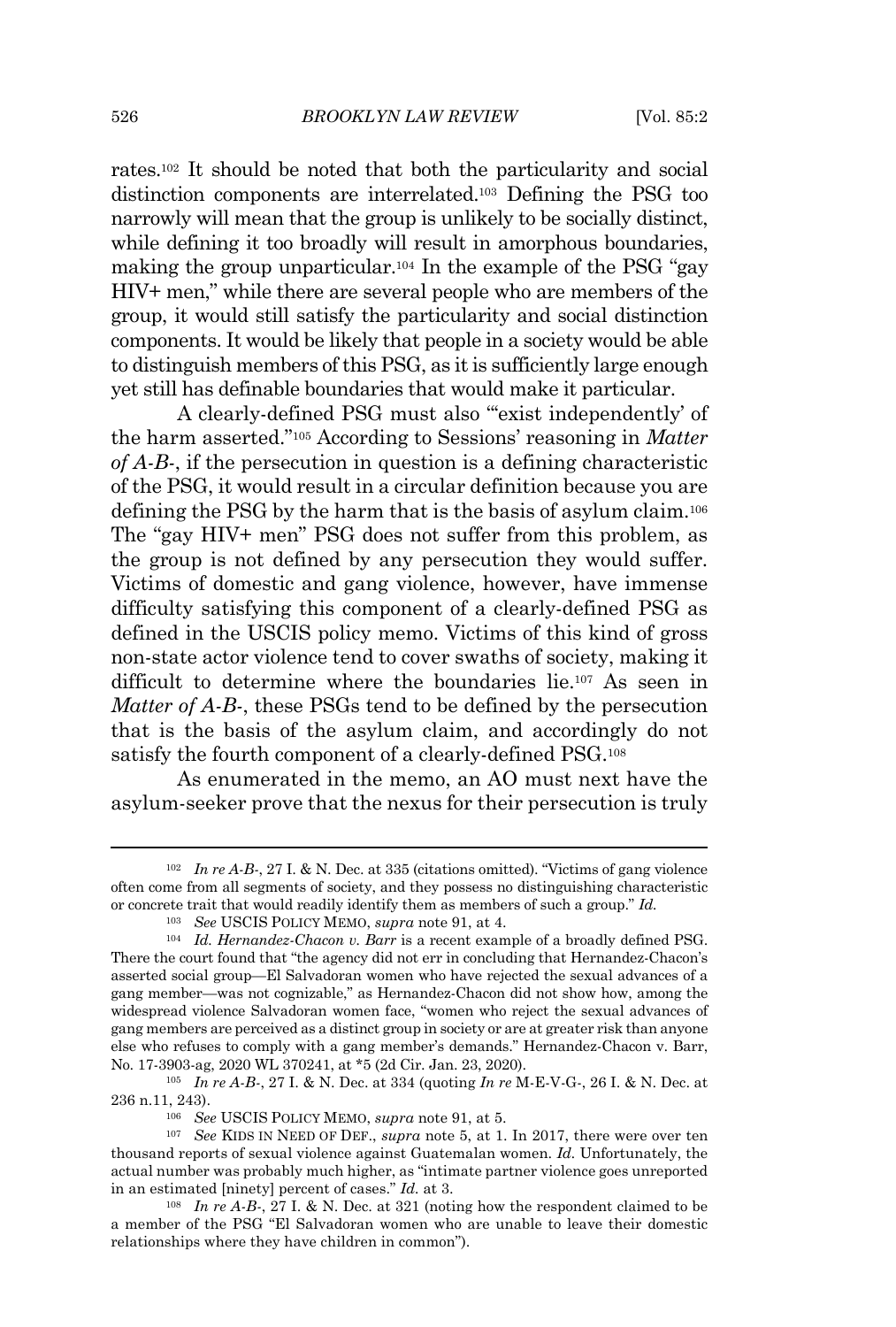their membership in the proposed PSG.<sup>109</sup> USCIS asserts that, while many applicants may suffer threats of harm for social, economic, and personal reasons, these reasons are not protected by the asylum statute.<sup>110</sup> Specifically, because victims of domestic and gang violence are generally harmed by private actors due to personal relationships, and not by the state directly, "the victim's membership in a larger group often will not be 'one central reason' for the abuse."<sup>111</sup> This extremely specific policy directive from USCIS quite clearly hinders the ability for victims of domestic and gang violence to qualify for asylum. This type of violence is by its very nature, personal. While an applicant has always needed to show that the basis for the persecution is due to one of the five protected grounds, the USCIS policy memo directs officers to arbitrarily focus on the relationship between the persecutor and persecuted so as to severely limit the amount of cognizable PSGs.<sup>112</sup>

The third inquiry requires the asylum-seeker to provide evidence that the government was either incapable or unwilling to protect them from persecution in cases of private-actor persecution. <sup>113</sup> To do so, the applicant cannot merely show that the government had difficulty controlling the actions of the private persecutor. Instead, they must prove that the government in question allowed or encouraged the private actions, or was completely helpless with regards to protecting the victim. <sup>114</sup> It will be practically impossible for victims of domestic and gang violence to provide the evidence necessary to satisfy USCIS's requirements, especially at the credible fear stage. <sup>115</sup> The purpose of the credible fear determination is to separate asylum seekers with frivolous claims from those who have a clear potential to establish eligibility.<sup>116</sup> Having USCIS officers request this level of evidence elevates the credible fear standard from "significant possibility" to "reasonable possibility," which is unfair to any would-be asylum seeker. 117

The fourth inquiry requires USCIS officers to analyze the circumstances of the case and determine whether internal relocation to a safe area within the applicant's home country is a

<sup>110</sup> *Id.* at 6.

<sup>109</sup> USCIS POLICY MEMO, *supra* note 91, at 9.

<sup>111</sup> *Id.* (citing *In re A-B-*, 27 I. & N. Dec. at 338–39).

<sup>112</sup> *Id.*

<sup>113</sup> *Id.* at 9.

<sup>114</sup> *See id.* at 6.

<sup>115</sup> AILA Policy Brief, *supra* note 32.

<sup>116</sup> *Id.*

<sup>117</sup> *Id.*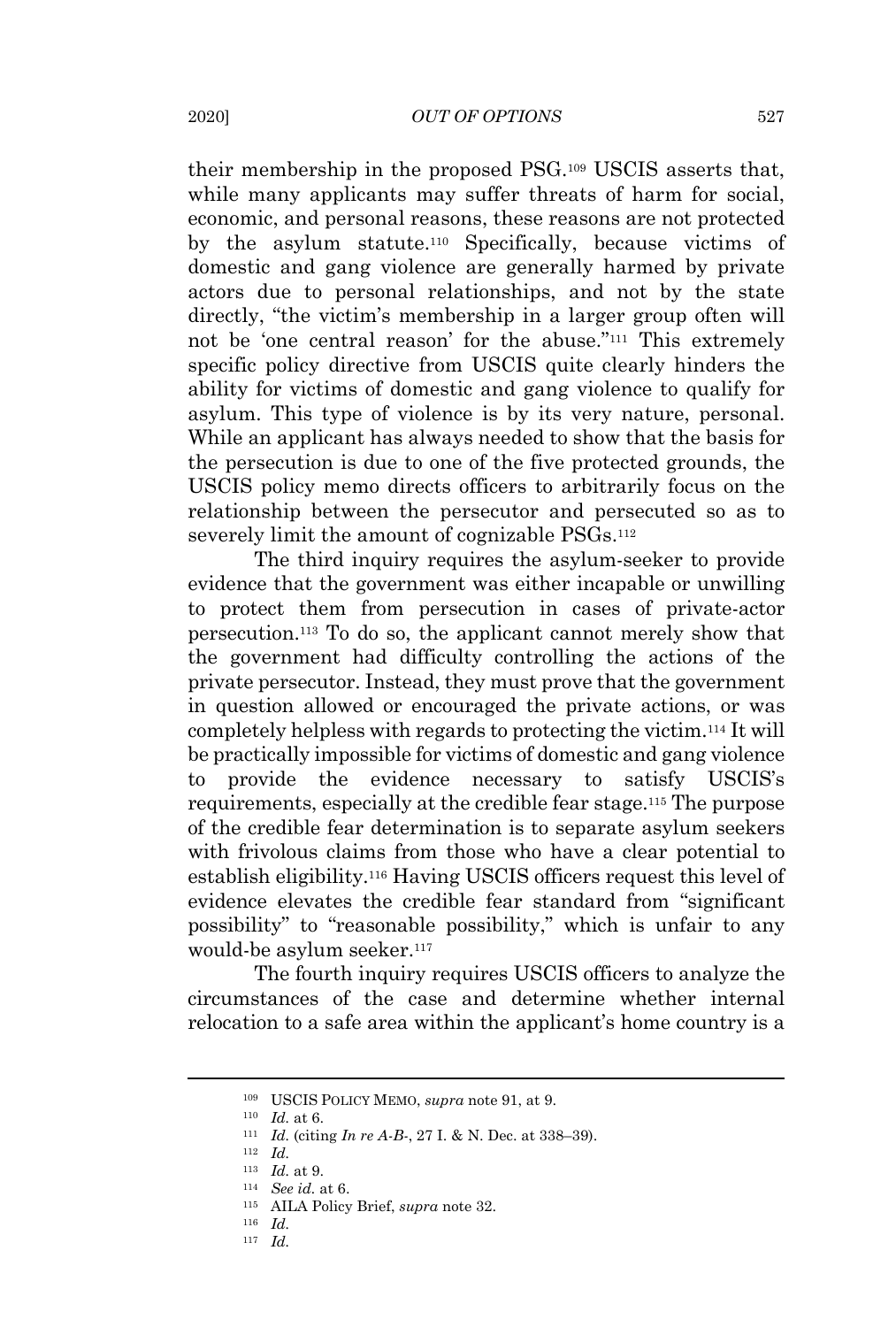possible and reasonable alternative to granting asylum.<sup>118</sup> This directive does not truly deviate from the prior procedures, nor does it really increase the burden put upon the applicant.<sup>119</sup> Finally, the fifth inquiry is perhaps the most dubious of them all. The final inquiry calls for USCIS officers to use their discretion to determine whether the asylum-seeker should be granted asylum.<sup>120</sup> This determination is to be made notwithstanding the eligibility standards established, and is to be made considering any and all relevant factors.<sup>121</sup> Specifically, USCIS authorized its personnel to "find an applicant's illegal entry . . . to weigh against a favorable exercise of discretion."<sup>122</sup> This has a clear negative impact on immigrants fleeing domestic and gang violence from Central America. Most of these individuals do not have the capability to enter the United States in valid status, as evidenced by the Migrant Caravan that formed in October of 2018.<sup>123</sup> By allowing illegal entry to count against favorable adjudication, even when illegal entry was the only viable option left to the applicant, USCIS is effectively foreclosing the asylum option to those most in need of its protection.

#### *B. Recent Changes in the Wake of* Matter of A-B-

An important shift in the applicability of *Matter of A-B*occurred in December 2018, when, in *Grace v. Whitaker*, the U.S. District Court for the District of Columbia vacated large portions of Sessions' decision.<sup>124</sup> The policies vacated were confirmed in an e-mail sent by John L. Lafferty, Asylum Division Chief of USCIS, to various asylum field office managers and staff members, where he stated "certain changes to USCIS policy must immediately

<sup>118</sup> USCIS POLICY MEMO, *supra* note 91, at 9.

<sup>119</sup> *See* AILA ASYLUM MATERIALS, *supra* note 21, at 331–32.

<sup>120</sup> USCIS POLICY MEMO, *supra* note 91, at 9.

<sup>121</sup> *See id.* at 7, 9.

<sup>122</sup> *Id.* at 8.

<sup>123</sup> *See Migrant Caravan: What Is It and Why Does It Matter?*, BBC NEWS (Nov. 26, 2018), https://www.bbc.com/news/world-latin-america-45951782 [https://perma.cc/6M MR-NXME] ("More than [seven thousand] Central American migrants have arrived at the US-Mexico border after crossing Mexico and parts of Central America, according to official figures released by the Mexican Interior Ministry. . . . Those now in Tijuana are part of a migrant caravan which left the crime-ridden Honduran city of San Pedro Sula on 13 October [2018]."); *see also Honduras Aid Cuts*, *supra* note 87 ("Mr. Trump's Attorney-General Jeff Sessions says the 'credible fear' asylum rule has been exploited in the past, and announced in June [2018] that victims of domestic abuse and gang violence would no longer generally qualify under it."); ZERO-TOLERANCE CRIMINAL PROSECUTIONS, *supra* note 25, at 8 ("CBP agents are telling asylum seekers who attempt to approach these ports of entry that the port of entry is 'full' or 'at capacity.' These 'capacity' narratives cause asylum seekers to be unlawfully turned away or leave them stranded for days or weeks in dangerous or difficult conditions.").

<sup>124</sup> Grace v. Whitaker, 334 F. Supp. 3d 96, 105 (D.D.C. 2018).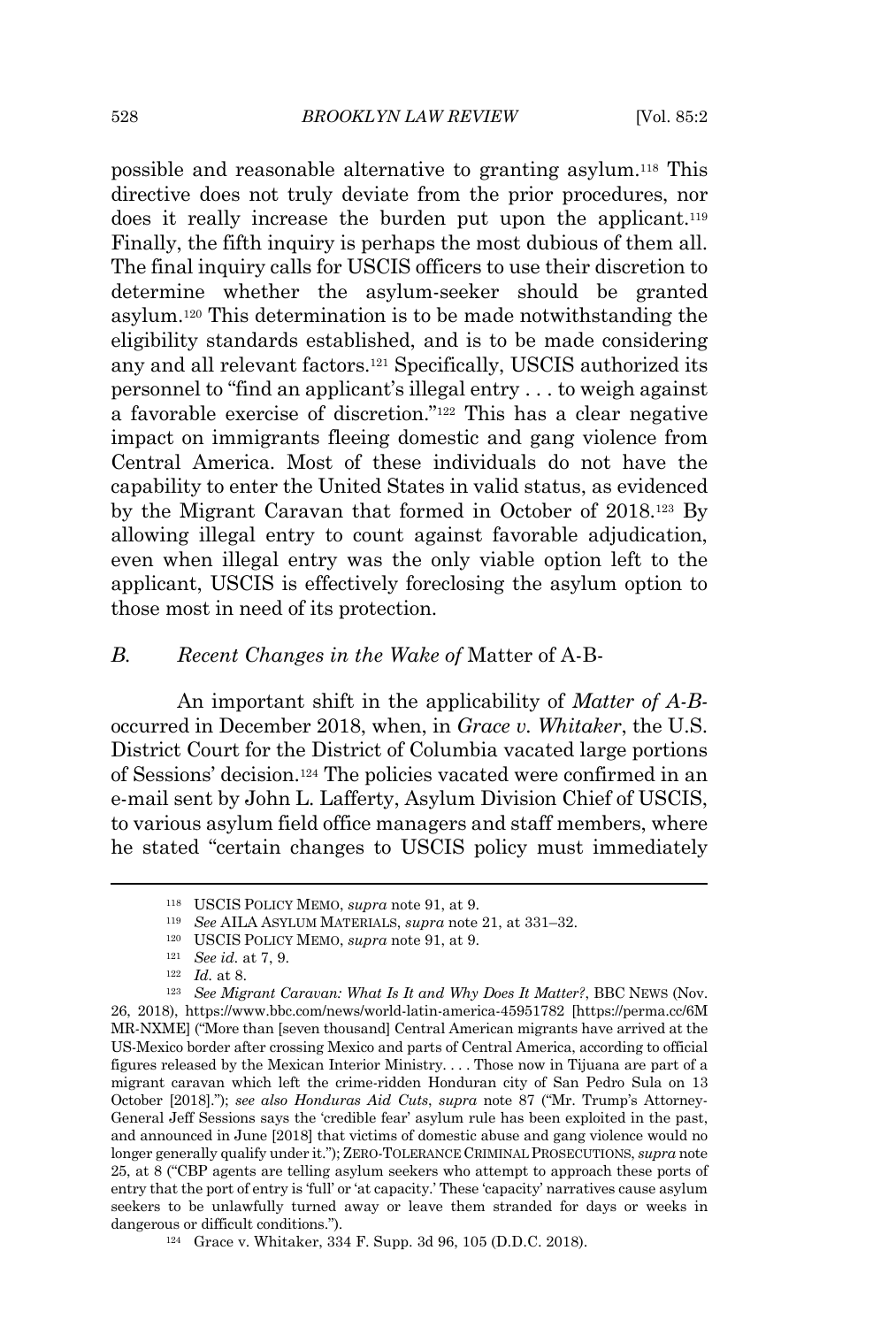take effect as a result of the [c]ourt's decision," despite some elements of *Matter of A-B-* remaining "binding precedent."<sup>125</sup> In regard to credible fear processing at the border, the e-mail stated that there was no general rule barring: 1) claims involving domestic and/or gang violence as potential bases for PSG membership; and 2) PSGs defined by an "inability to leave domestic relationships," so long as the PSG is not "defined exclusively by the claimed persecution."<sup>126</sup> Moreover, a stay of this court order was denied by the U.S. District Court for the District of Columbia in January, 2019,<sup>127</sup> meaning the more troubling aspects of *Matter of A-B-* cannot be implemented right now.

Setting aside the fact that the *Whitaker* decision could be overturned by the increasingly conservative U.S. Supreme Court,<sup>128</sup> *Matter of A-B-* still has had a profound impact on Central American migrants and will continue to despite the limitations established by the *Whitaker* court. Not only has it contributed to the anti-immigrant sentiment espoused by the Trump Administration, but it has also led to those with potentially valid claims being turned away at the border, and even an increase in illegal activity.

## *C. Impact on Asylum Claims of Central American Migrants*

Proving that an applicant meets the definition of a refugee is exceedingly difficult, especially for people like Yomara Rivas.<sup>129</sup> Typically, asylum applicants who cite domestic violence as evidence of persecution cannot assert that their race, religion, nationality, or political opinion was the reason why they were persecuted.<sup>130</sup> Accordingly, the only way these applicants can prove they are refugees as defined by the INA is by claiming that the violence or abuse suffered is evidence of persecution due to their belonging to a PSG.<sup>131</sup> This basis of persecution is considered "one of the most vital and flexible" of the protected

<sup>125</sup> E-mail from John L. Lafferty, Asylum Div. Chief, USCIS, to Asylum Div. Staff (Dec. 19, 2018) (on file with author) [hereinafter Lafferty e-mail].

<sup>126</sup> *Id.*

<sup>127</sup> Grace v. Whitaker, No. 18-1853, 2019 U.S. Dist. LEXIS 11853 at \*4, (D.C. Jan. 25, 2019).

<sup>128</sup> *See, e.g.*, Barr v. East Bay Sanctuary Covenant, 140 S. Ct. 3 (2019). In a 7-2 decision without the majority's opinion, the Supreme Court granted the Trump Administration's request to stay a preliminary injunction issued by the District Court for the Northern District of California. *Id.* at 1. The injunction in question barred enforcement of a rule that did not allow applicants seeking entry through the southern border to apply for asylum in the U.S. "unless they were first denied asylum in Mexico or another third country." *Id.* at 2 (Sotomayor, J., dissenting).

<sup>129</sup> *See* Jordan & Romero, *supra* note 2.

<sup>130</sup> *See id.*; *see also* Moloney, *supra* note 6.

<sup>131</sup> *See* Jordan & Romero, *supra* note 2.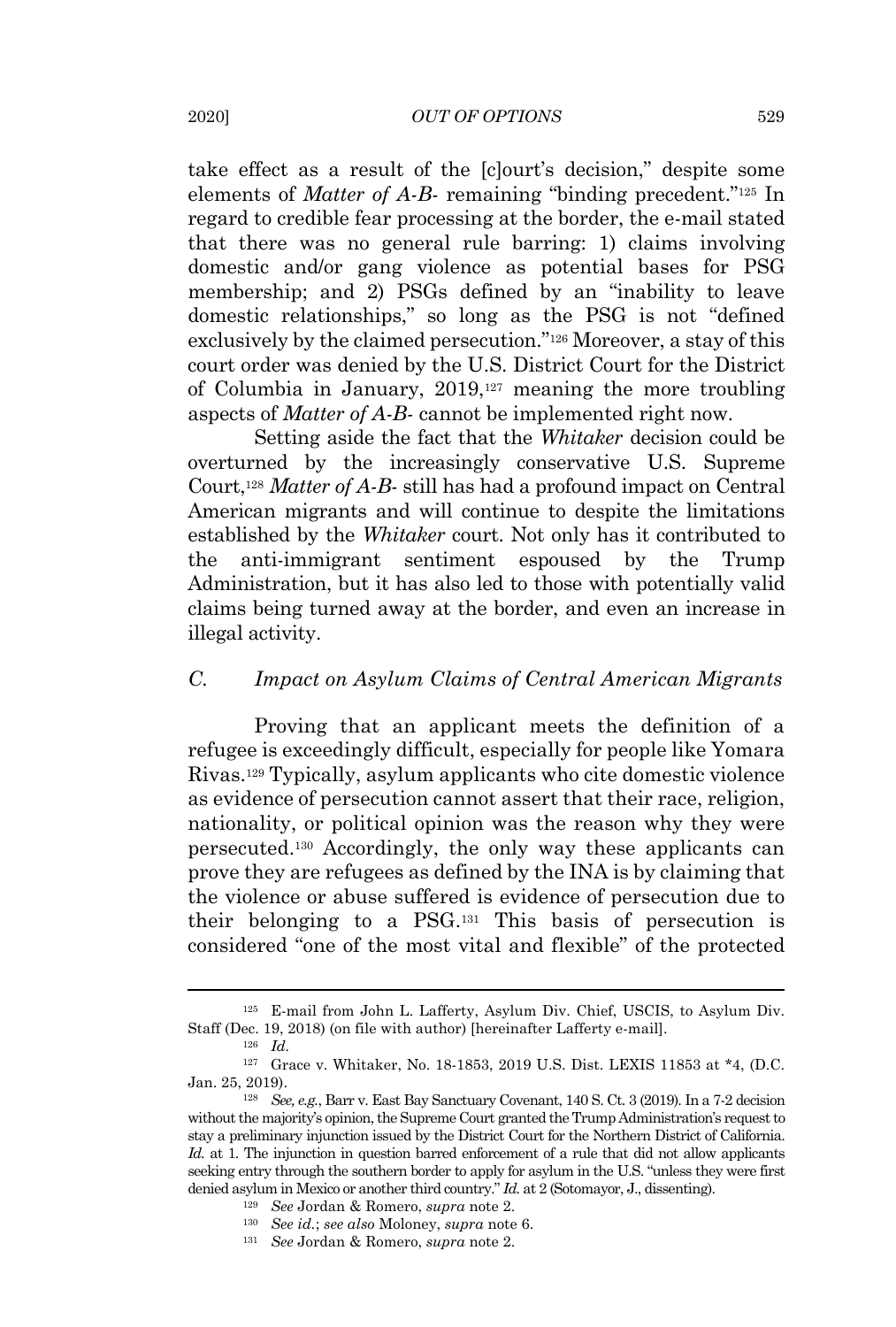grounds for asylum, but is incredibly complex.<sup>132</sup> It is therefore important to note that Sessions' decision in *Matter of A-B-* not only has a gendered effect,<sup>133</sup> but a regional one.<sup>134</sup> By asserting that victims of domestic and gang violence generally do not constitute members of PSGs, the options for Central American women have been significantly limited.

Overall, the Central American countries of Guatemala, El Salvador, and Honduras have incredibly high rates of domestic, sexual, gender, and gang violence. <sup>135</sup> A 2017 study showed that 67.4% of women and girls from El Salvador claim to have experienced gender-based violence during their lives, and approximately 40% of those women also reported having experienced sexual violence.<sup>136</sup> In Honduras, approximately 4,000 calls reporting domestic violence are made each month, while the overwhelming majority of abuse goes unreported. <sup>137</sup> In Guatemala, 51,742 reports of gender based violence and 10,963 reports of sexual violence against women and girls were received by the Guatemalan Public Ministry within the first ten months of 2017. 138 While there is also violence against men and members of the LGBTQ community, the overwhelming majority of people who are harmed in Central America are women who do not have the ability to stay in their home countries due to the horrendous conditions.<sup>139</sup>

<sup>132</sup> AILA ASYLUM MATERIALS, *supra* note 21, at 342.

<sup>133</sup> *See generally Violence Against Women*, WORLD HEALTH ORG. (Nov. 29, 2017), https://www.who.int/news-room/fact-sheets/detail/violence-against-women [https://perma. cc/YNM7-WTJS] (fact sheet detailing how women are significantly more prone to intimate partner violence worldwide, especially in communities where men are viewed to have a higher status than women and women have limited access to paid work.).

<sup>134</sup> *See* KIDS IN NEED OF DEF., *supra* note 5, at 1–3.

<sup>135</sup> *See* Rachel Dotson, *Why Do They Flee? Lack of Protection for Survivors of Violence Against Women and Girls in Central America*, KIDS IN NEED OF DEF. (Aug. 11, 2018), https://supportkind.org/why-do-they-flee-lack-of-protection-for-survivors-of-violenc e-against-women-and-girls-in-central-america/ [https://perma.cc/ND8S-AGWS]; Danielle Renwick, *Central America's Violent Northern Triangle*, COUNCIL ON FOREIGN REL. (Nov. 27, 2015), https://www.files.ethz.ch/isn/195071/Violence%20and%20Gangs%20in%20Cent ral%20America's.pdf [https://perma.cc/TQT5-TAHH]("El Salvador, Guatemala, and Honduras consistently rank among the most violent countries in the world.").

<sup>136</sup> KIDS IN NEED OF DEF., *supra* note 5, at 1.

<sup>137</sup> *4,000 Llamadas de Violencia Doméstica Recibe en 911 al Mes* [4,000 Domestic Violence Calls Are Received by 911 a Month], LA PRENSA (Hond.) (Mar. 18, 2018 11:22 PM), https://www.laprensa.hn/honduras/1161130-410/honduras-abuso\_domestico-violenciadomestica- [https://perma.cc/JT6M-GUE5]; *see* ENCUESTA NACIONAL DE DEMOGRAFÍA Y SALUD 2011-2012, at 283 [Nat'l Institute of Statistics and Secretary of Health, National Demographic and Health Survey 2011-2012] (Hond.) (2013), http://dhsprogram.com/pubs/ pdf/FR274/FR274.pdf [https://perma.cc/H4GF-89W7].

<sup>138</sup> Saira Ramos, *Más de 51 mil Mujeres Viven una Situación de Violencia en el País* [More than 51,000 Women Live in a Violent Situation in Their Country], PUBLINEWS (Guat.) (Nov. 22, 2017, 8:22 AM), https://www.publinews.gt/gt/noticias/2017/11/22/cifraviolencia-la-mujer-embarazos-menores-2017.html [https://perma.cc/5BD4-B7HX].

<sup>139</sup> *See* KIDS IN NEED OF DEF., *supra* note 5, at 2 ("Honduras has the highest femicide rate per capita in the world; a woman is murdered every [sixteen] hours." (citing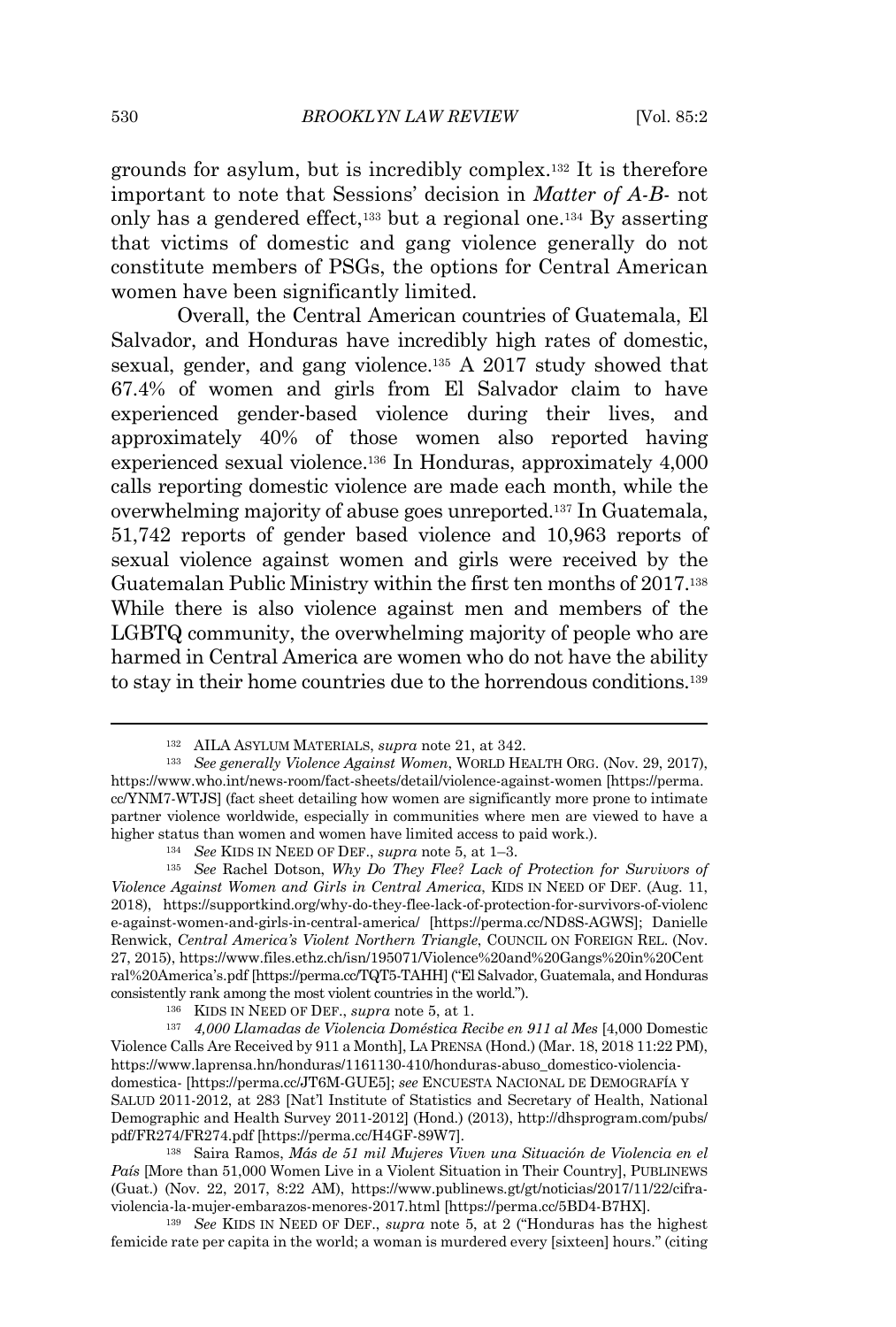#### 2020] *OUT OF OPTIONS* 531

Some have argued that there is already an inherent bias against granting asylum to migrants from Central America out of fear that doing so will entice more people to try and enter the United States.<sup>140</sup> Even if this were not the case, many people fleeing from nations like El Salvador, Honduras, and Guatemala are fleeing from non-state actors who have subjected them to heinous violence or threatened that violence.<sup>141</sup> This fact, coupled with the directives of President Trump's "zero-tolerance" policy, has resulted in the denial of applicants with apparently legitimate asylum claims, because the main or sole basis of their claim is fear of domestic and/or gang violence.<sup>142</sup>

Furthermore, the CBP has made it exceedingly difficult for migrants from Central America to access asylum at official ports of entry, even though the Trump Administration touts this as the only way to do so correctly. <sup>143</sup> This has resulted in people being told that the ports are "at capacity," and sometimes having asylum seekers sent back to Mexico without hearing their requests, as is their right under the INA.<sup>144</sup> According to Human Rights First, the practice of turning asylum seekers away leaves immigrants "stranded in difficult and often dangerous conditions," and in fact forces some to perform illegal actions by trying to cross between ports of entry.<sup>145</sup>

While the *Whitaker* decision requires DHS to provide new credible fear interviews consistent with the court's order to any immigrants present in the United States and any immigrants removed pursuant to an expedited removal order, <sup>146</sup> there is a clear problem: the U.S. immigration system is abhorrently inefficient. Despite the fact that ICE and CBP each have record high budgets,<sup>147</sup> border patrol detention centers often do not meet even basic humanitarian standards, such as providing basic hygiene,

- <sup>145</sup> *Id.* at 1–2.
- <sup>146</sup> Lafferty e-mail, *supra* note 125, at 1–2.

Juju Chang et al., *Men Can Do Anything They Want to Women in Honduras: Inside One of the Most Dangerous Places on Earth to be a Woman*, ABC NEWS (May 3, 2017), http://abcnews.go.com/International/men-women-honduras-inside-dangerousplacesearth-woman/story?id=47135328 [https://perma.cc/LE6W-5MR4])).

<sup>140</sup> *See, e.g.*, Jordan & Romero, *supra* note 2.

<sup>141</sup> *See id.*

<sup>142</sup> *See* ZERO-TOLERANCE CRIMINAL PROSECUTIONS, *supra* note 25, at 1.

<sup>143</sup> *Id.*

<sup>144</sup> *Id.*

<sup>147</sup> *See* AM. IMMIGRATION COUNCIL, THE COST OF IMMIGRATION ENFORCEMENT AND BORDER SECURITY 2–4 (May 2019), https://www.americanimmigrationcouncil.org/ sites/default/files/research/the\_cost\_of\_immigration\_enforcement\_and\_border\_security. pdf [https://perma.cc/H4UC-99ZV].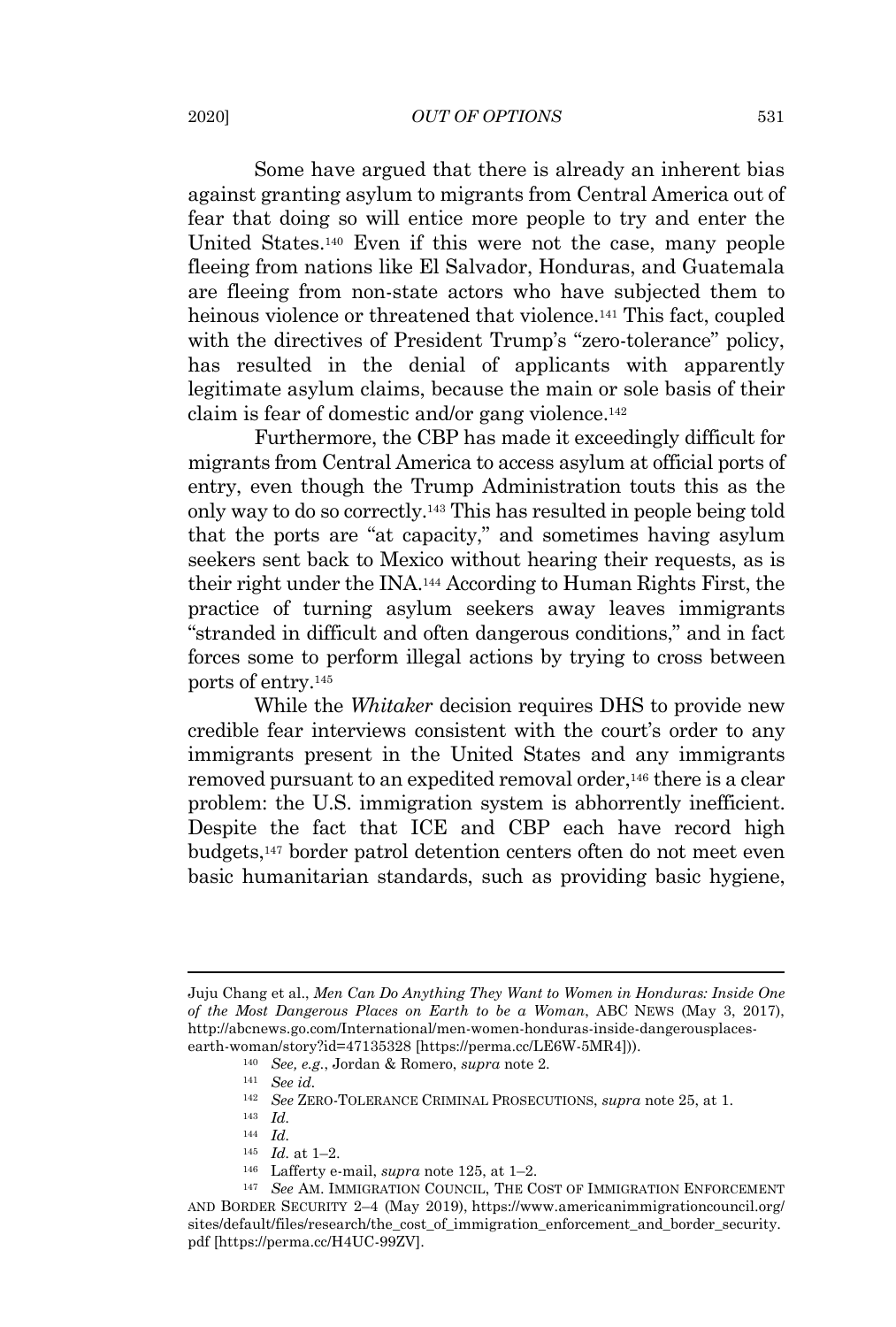#### 532 *BROOKLYN LAW REVIEW* [Vol. 85:2

food, and housing to the thousands of migrants coming in.<sup>148</sup> Furthermore, the immigration courts are backlogged to arguably unacceptable levels, exacerbated by the 2019 government shutdown that put numerous IJs on furlough.<sup>149</sup> It is highly unlikely that the *Whitaker* court's order will have a meaningful impact on those who have already been turned away from the asylum process under the *Matter of A-B-* standards, as the DOJ is currently too inefficient and incapable of addressing their needs. 150

### III. POSSIBLE CHALLENGES TO THE *MATTER OF A-B-*PROBLEM

One of the predominant issues with *Matter of A-B-* and subsequent decisions has been their novelty. Opponents to the increased restrictions on the asylum laws have struggled to develop any meaningful legal strategies to combat them. Many attorneys assert that Sessions' decision itself was not only unlawful, but also immoral, and that it has resulted in the unlawful deprivation of domestic and gang violence victims from having the opportunity to seek asylum.<sup>151</sup>

While it might be easy to claim that the decision lacked a fundamental sense of morality, it is difficult to state that the decision was an unlawful one. The INA specifically gives the AG the power to certify and review any immigration case brought within the DOJ's purview.<sup>152</sup> Sessions, it is argued, had complete authority to make the decision he made in *Matter of A-B-*. <sup>153</sup> Many opponents have had difficulty reconciling the broad powers the AG holds with the innate morality of the powers' use, and have advanced possible methods of challenging Sessions' decision. Thorough analysis of the various challenges that could be made shows, however, that none of the methods that have been advanced will be particularly helpful when it comes to protecting the interests of asylum-seekers fleeing domestic and/or gang violence.

<sup>148</sup> *See, e.g.*, Arturo Rubio & Caitlin Dickerson, *'We're in a Dark Place': Children Returned to Troubled Texas Border Facility*, N.Y. TIMES (June 25, 2019), https://www. nytimes.com/2019/06/25/us/john-sanders-cbp.html [https://perma.cc/2F9S-X8SL].

<sup>149</sup> *See, e.g.*, Michael D. Shear et al., *The U.S. Immigration System May Have Reached a Breaking Point*, N.Y. TIMES (Apr. 10, 2019), https://www.nytimes.com/2019/ 04/10/us/immigration-border-mexico.html [https://perma.cc/9AL9-5DFV].

<sup>150</sup> *See* Priscilla Alvarez, *Immigration Court Backlog Exceeds 1 Million Cases, Data Group Says*, CNN (Sept. 18, 2019), https://www.cnn.com/2019/09/18/politics/imm igration-court-backlog/index.html [https://perma.cc/YWY9-UA6N].

<sup>151</sup> *See supra* Part II, note 88 and accompanying text.

<sup>152</sup> *See* 8 U.S.C. § 1103(a).

<sup>153</sup> *See* HILLEL R. SMITH, CONG. RESEARCH SERV., LSB10207, ASYLUM AND RELATED PROTECTIONS FOR ALIENS WHO FEAR GANG AND DOMESTIC VIOLENCE 5 (2018), https://fas.org/sgp/crs/homesec/LSB10207.pdf [https://perma.cc/VZ3N-FHAR].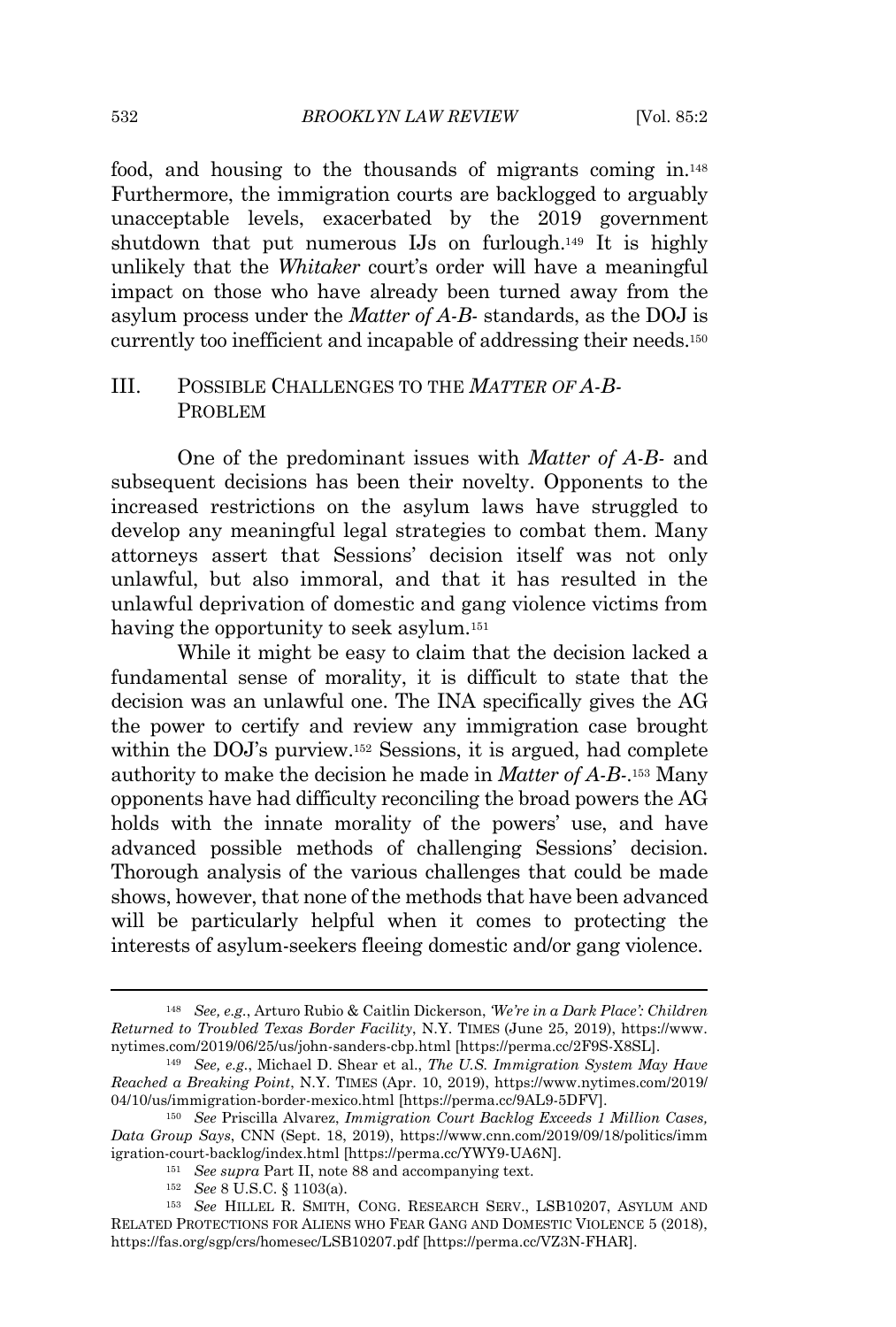#### *A. Creative Lawyering*

In light of the increased scrutiny regarding asylum applications, immigration attorneys throughout the United States are developing extremely creative arguments to help their clients obtain legal asylum status. For example, some guidance has suggested that lawyers should argue that survivors of domestic violence and other non-state actor violence are members of a persecuted political group, rather than a PSG.<sup>154</sup> While the arguments are significantly more complex in actuality, consider this example: a woman, "A", is from El Salvador and is constantly abused by her husband. A is a feminist and believes in the concepts of bodily integrity and freedom of choice, while simultaneously standing against antiquated notions of female domesticity. Because A has these views, she is a member of a more liberal political group. A flees from her husband in El Salvador and enters the United States without documentation. In her asylum application, A argues that she has a credible fear that her husband, who does not agree with her political views, will abuse her for merely possessing them. Accordingly, A should qualify for asylum.<sup>155</sup>

Asylum-seekers can also assert that they were persecuted on account of their membership in a PSG as long as it is not "defined by the members' vulnerability to crime." <sup>156</sup> For instance, if in the previous example A's husband was killed by gang members, and A testified against those gang members in open court, she could argue that she was a member of a PSG defined as "witnesses who testified against gang members."<sup>157</sup>

While these arguments have resulted in some success,<sup>158</sup> their fatal flaw is that they are merely creative arguments. The

<sup>154</sup> *See* IMMIGRANT LEGAL RES. CTR., PRACTICE ADVISORY: *MATTER OF A-B-*CONSIDERATIONS 2–3 (Oct. 2018), https://www.ilrc.org/sites/default/files/resources/matt er\_a\_b\_considerations-20180927.pdf [https://perma.cc/2Z4Z-AW24].

<sup>155</sup> *See* HILLEL R. SMITH, CONG. RESEARCH SERV., LSB10207, ASYLUM AND RELATED PROTECTIONS FOR ALIENS WHO FEAR GANG AND DOMESTIC VIOLENCE 5. See also *Hernandez-Chacon v. Barr*, where an El Salvadoran woman made a similar argument regarding her political opinion, stating that "when she refused to submit to the violent advances of gang members, she was taking a stance against a culture of male-domination and her resistance was therefore a political act." No. 17-3903-ag, 2020 WL 370241, at \*6 (2d Cir. Jan. 23, 2020).

<sup>156</sup> *See* SMITH, *supra* note 153, at 5.

<sup>157</sup> *Id.*

<sup>158</sup> *See id.*; *see also Hernandez-Chacon*, 2020 WL 370241, at \*6–8. In *Hernandez-Chacon*, the Court of Appeals for the Second Circuit granted the Salvadoran petitioner's petition for review of her asylum application. *Id.* at \*1. Noting that the IJ and the BIA only performed a cursory review of the political opinion claim, the court found that the asylum petition was prematurely dismissed with regard to that claim. This highlights that there was evidence to support petitioner's claim of persecution in the record and sufficient precedent supporting the idea that resistance of corruption, "including non-governmental abuse of power[,] can be an expression of political opinion." *Id.* at \*7. To be clear, however, the court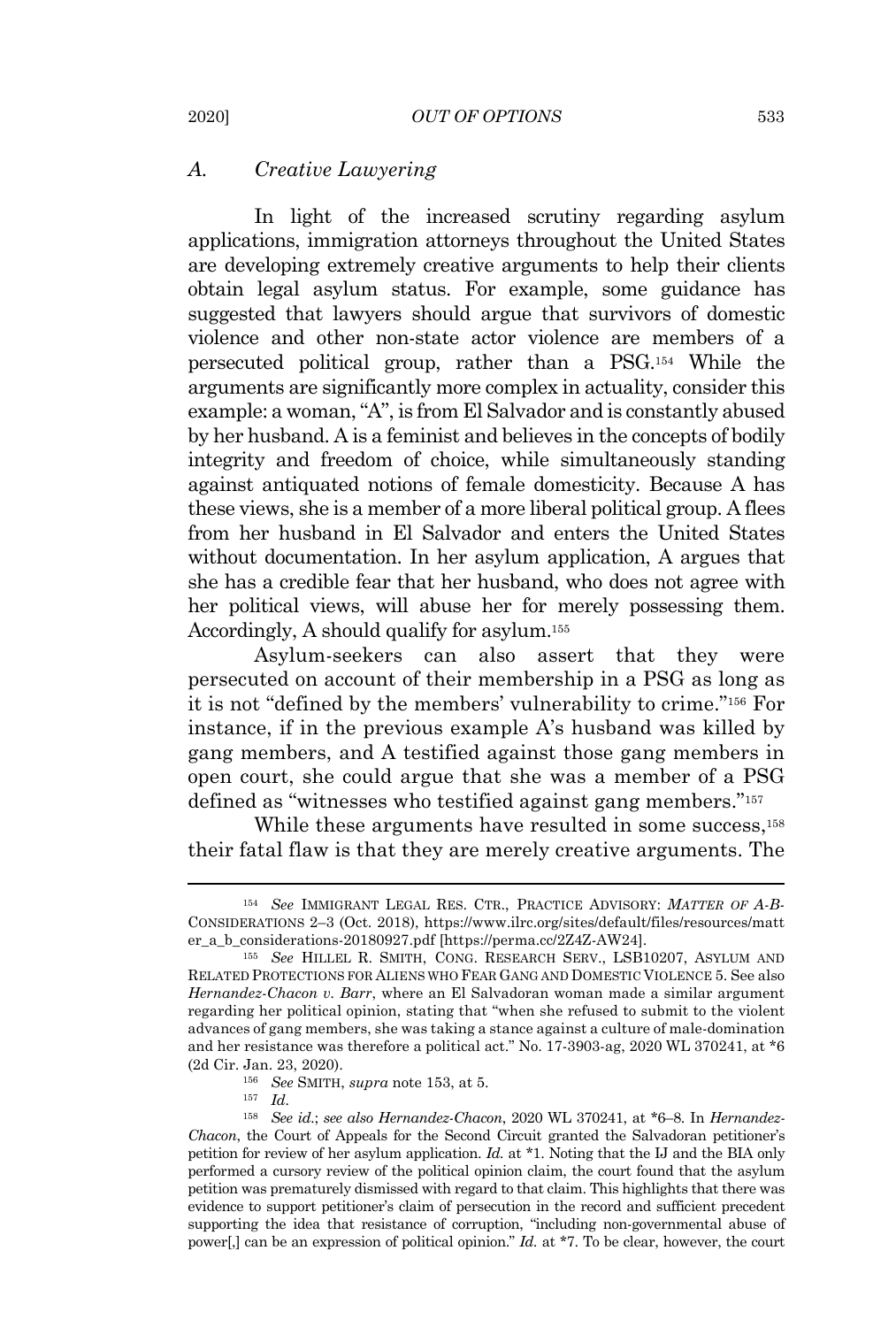simple reality of the American legal system and immigration law, as demonstrated by Sessions in *Matter of A-B-*, is that an argument's success is completely dependent on the person who hears it. IJs have an incredible amount of discretionary power vested in them, and such power is ripe for abuse.<sup>159</sup> Today's policies and actions toward immigrant peoples seeking protection seem to suggest that the current administration does not view immigrants as human beings in need of help, but merely as aliens undeserving of legal protection.<sup>160</sup>

# *B. Equal Protection and Due Process Challenges*

An applicant could suggest that an equal protection claim should be asserted, positing that Central American women are particularly negatively affected by Sessions' interpretations, thus violating the Equal Protection Clause (EPC).<sup>161</sup> In presenting an equal protection claim, an applicant must account for the fact that those seeking asylum are not citizens or residents of the United States.<sup>162</sup> While it could be argued that they are human beings that possess innate human rights as enumerated under international law, the INA does not recognize immigrants as people who should be granted the same protections as U.S. citizens.<sup>163</sup> To be clear, the EPC specifically states that equal protection be afforded by states to all persons within their jurisdiction,<sup>164</sup> and courts have found that statutes discriminating based on "alienage" warrant strict scrutiny.<sup>165</sup> However, this only goes so far as to protect those in similarly situated circumstances, or classes, from unequal treatment under the laws. <sup>166</sup> This means that a judge could interpret the treatment of Central American migrants fleeing nonstate actor violence as equal, solely because all similarly situated migrants are subject to the same treatment.

did not opine on whether Hernandez-Chacon should be granted asylum based on her political opinion claim, but merely held that the agency failed to "adequately consider" this claim, meaning that the arguments she advance may ultimately fail upon remand. *Id.* at \*8.

<sup>159</sup> *See* Shattuck, *supra* note 1, at 496 (noting how the Immigration Court Practice Manual grants IJs "unfettered discretion to allow or deny" attorney advocacy during IJ reviews of credible fear interviews, allowing vulnerable people to have no access to counsel).

<sup>160</sup> Note that the INA defines an "alien" as "any person not a citizen or national of the United States."  $8 \text{ U.S.C.} \$   $1101(a)(3)$ . It could, and should, be argued that the INA itself fails to recognize the humanity in others that are not citizens of the U.S. and should itself be scrutinized as a document projecting an innate sense of "otherness."

<sup>161</sup> *See* U.S. CONST. amend. XIV, § 1.

<sup>162</sup> 8 U.S.C. § 1101(a)(3).

<sup>163</sup> *See id.*

<sup>164</sup> U.S. CONST. amend. XIV, § 1.

<sup>165</sup> *See* Graham v. Richardson, 403 U.S. 365, 372, 376 (1971).

<sup>166</sup> *See* Richard Fielding, Comment, *Fundamental Personal Rights: Another Approach to Equal Protection*, 40 U. CHI. L. REV. 807, 809–10 (1973).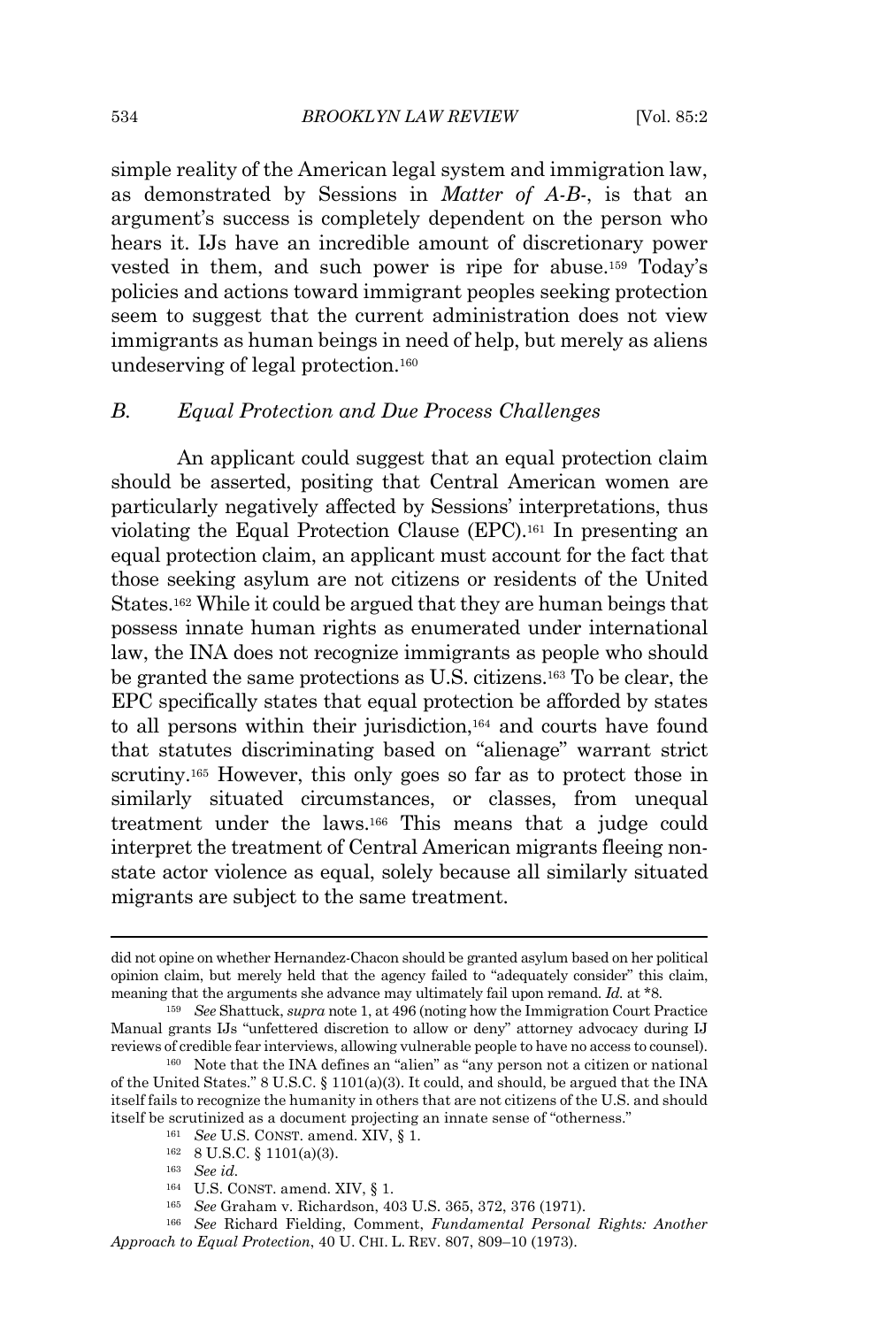#### 2020] *OUT OF OPTIONS* 535

A due process argument offers more potential to asylumseekers; the INA grants foreign nationals the right to apply for asylum regardless of their status, <sup>167</sup> and turning people away without affording them the opportunity to be heard violates their rights to due process. Central American migrants fleeing extreme violence from their home countries are supposed to be able to request that the U.S. grant them asylum as soon as they get at the border or inside the country.<sup>168</sup> However, the presumption set by the *Matter of A-B-* decision has resulted in people being denied access to the asylum system because it is assumed they do not meet the incredibly high eligibility standards.<sup>169</sup> This being the case, there is clear evidence that these Central American migrants are being denied due process under U.S. laws because of the decisions of the former AG Sessions and the USCIS policy memorandum. 170

While a due process claim could likely be successful if argued in the federal court system, it falls into the same pitfall that all creative lawyering does. The success of a due process argument is directly tied to the openness and agreeability of the judge hearing it. One judge might find that the actions taken by the former AG, DHS, and USCIS, are clear indications of unlawful deprivation of rights and due process. Another, however, might find that the court does not have the authority to decide on the issue, and defer to the former AG's interpretations of the asylum statutes. Presenting a due process claim in federal court would be too risky, as its success is dependent on who hears it, and it might not succeed in helping asylum-seekers achieve their ultimate goals.

## IV*.* POTENTIAL SOLUTIONS

While it is clear that creative lawyering in the defining of PSGs, equal protection, and due process arguments provide potential avenues for victims of non-state actor violence to obtain asylum, these challenges fall into the same issues that plague traditional jurisprudence. Namely, such challenges are only effective if the judge who hears them buys the arguments. In order to ensure those fleeing non-state actor violence have a proper opportunity to be heard, more permanent solutions are needed. This Part will analyze two potential solutions: (1) creating a separate immigration court; and (2) amending the INA's definition of "refugee." While it would be best for these

<sup>167</sup> *See* 8 U.S.C. § 1158(a)(1).

<sup>168</sup> *See* ZERO-TOLERANCE CRIMINAL PROSECUTIONS, *supra* note 25, at 1.

<sup>169</sup> *See* AILA Policy Brief, *supra* note 32.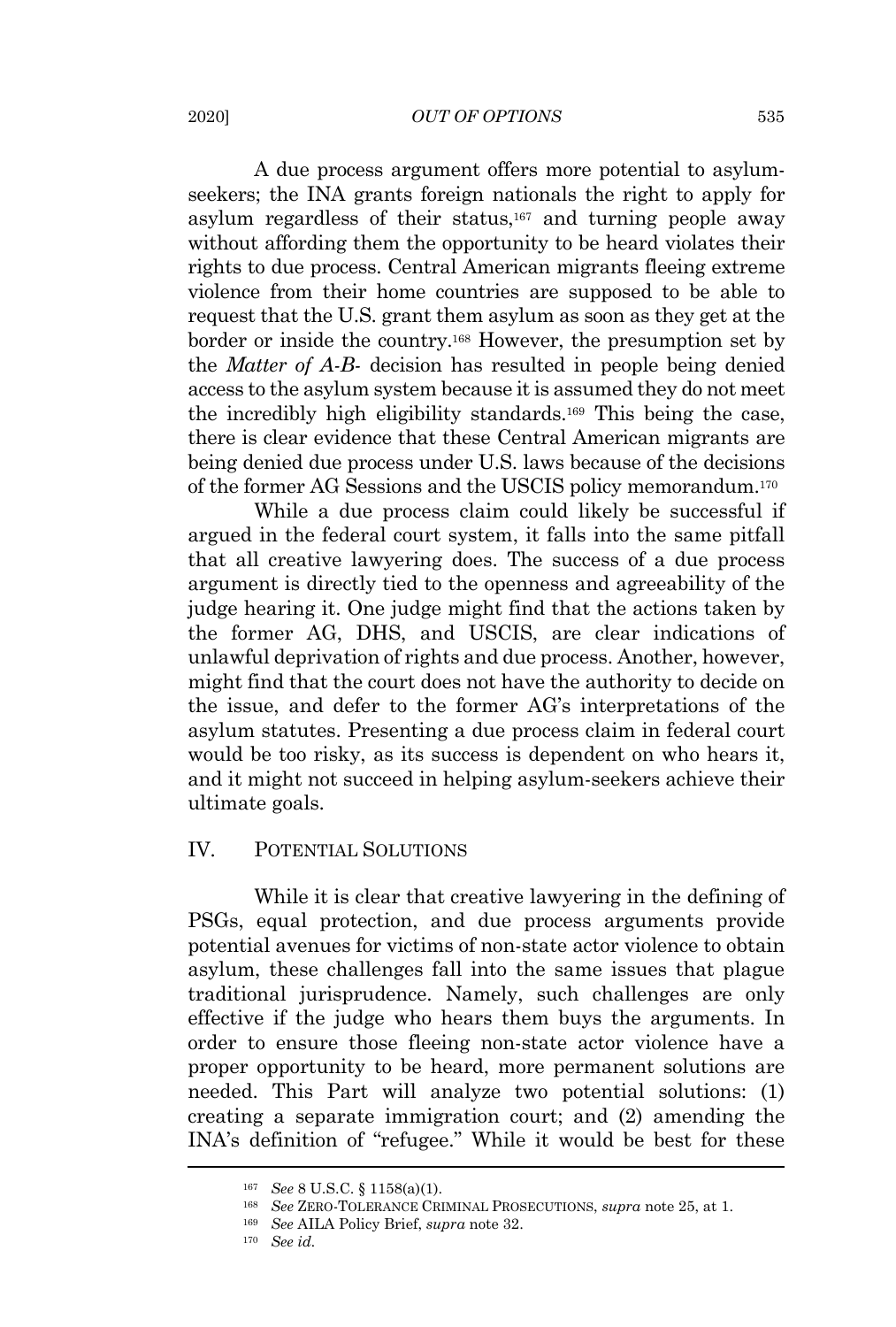solutions to be implemented in tandem, amending the definition will be the best way to secure the interests of those directly impacted by non-state actor violence.

#### *A. Creating a Separate Immigration Court*

The formation of an independent immigration court that is not specifically housed within the DOJ has seen more and more support as of late. <sup>171</sup> The immigration court system is unusual as it is not separated from the legislative and executive branches, but is rather housed within an executive agency that staffs the Court with its own employees.<sup>172</sup> Furthermore, the AG has the authority to compel the BIA to direct any case they want for their review.<sup>173</sup> It has been reasonably argued that Sessions used his specific power significantly more than previous AGs so as to "implement the administration's policy objectives."<sup>174</sup> This capability for executive interference with immigration court proceedings has resulted in a "lack of adjudicative independence" and an inability to ensure immigrants' rights to due process in the wake of *Matter of A-B-*. 175

The potential structure for a separate immigration court, as recommended by the American Bar Association (ABA) is as follows: the court would be independent from the DOJ and would be staffed by IJs that cannot be selected by the AG.<sup>176</sup> The IJs would not serve under the direct supervision of the AG, giving them more judicial independence.<sup>177</sup> The IJs would be "given adequate resources to decide cases on the merits." <sup>178</sup> Lastly, the cases would not be

<sup>171</sup> *See* William Silverman, Proskauer for Good, *The Time Is Now for an Independent Immigration Court*, JDSUPRA (Oct. 24, 2018), https://www.jdsupra.com/ legalnews/the-time-is-now-for-an-independent-91833/ [https://perma.cc/NWG5-7BTQ].

<sup>172</sup> *See* discussion *supra* Section I.A.

<sup>173</sup> *See* discussion *supra* Section I.A.

<sup>174</sup> Silverman, *supra* note 171.

<sup>175</sup> *Id.*

<sup>176</sup> *See id.*

<sup>177</sup> *See id.* It is not clear who would select the IJs in this independent model of the immigration court, but potentially they would be selected by either a different agency or the President.

<sup>&</sup>lt;sup>178</sup> *Id.* Similar to Congress' constitutional ability to limit the amount of federal courts, the DOJ can issue directives to either expand or limit the number of judges in the immigration court system at any given time. *See, e.g.*, Exec. Office of Immigration Review, *Executive Office for Immigration Review to Swear in 28 Immigration Judges, Bringing Judge Corps to Highest Level in History*, U.S. DEP'T JUST. (Dec. 20, 2019), https://www.justice.gov/ opa/pr/executive-office-immigration-review-swear-28-immigration-judges-bringing-judge-cor ps-highest [https://perma.cc/P6BF-HKBA] (indicating how the EOIR, through its powers granted by the AG and DOJ, can adjust the number of sitting IJs at its discretion). According to the EOIR's website, there are approximately 400 IJs in the U.S. *See About the OCIJ*, *supra* note 44. As of September 2019, there was a backlog of over one million in the immigration courts. *See* Alvarez, *supra* note 150. With a backlog that disproportionate to the amount of people reviewing the cases, there is a greater risk of a bona fide asylum claim being summarily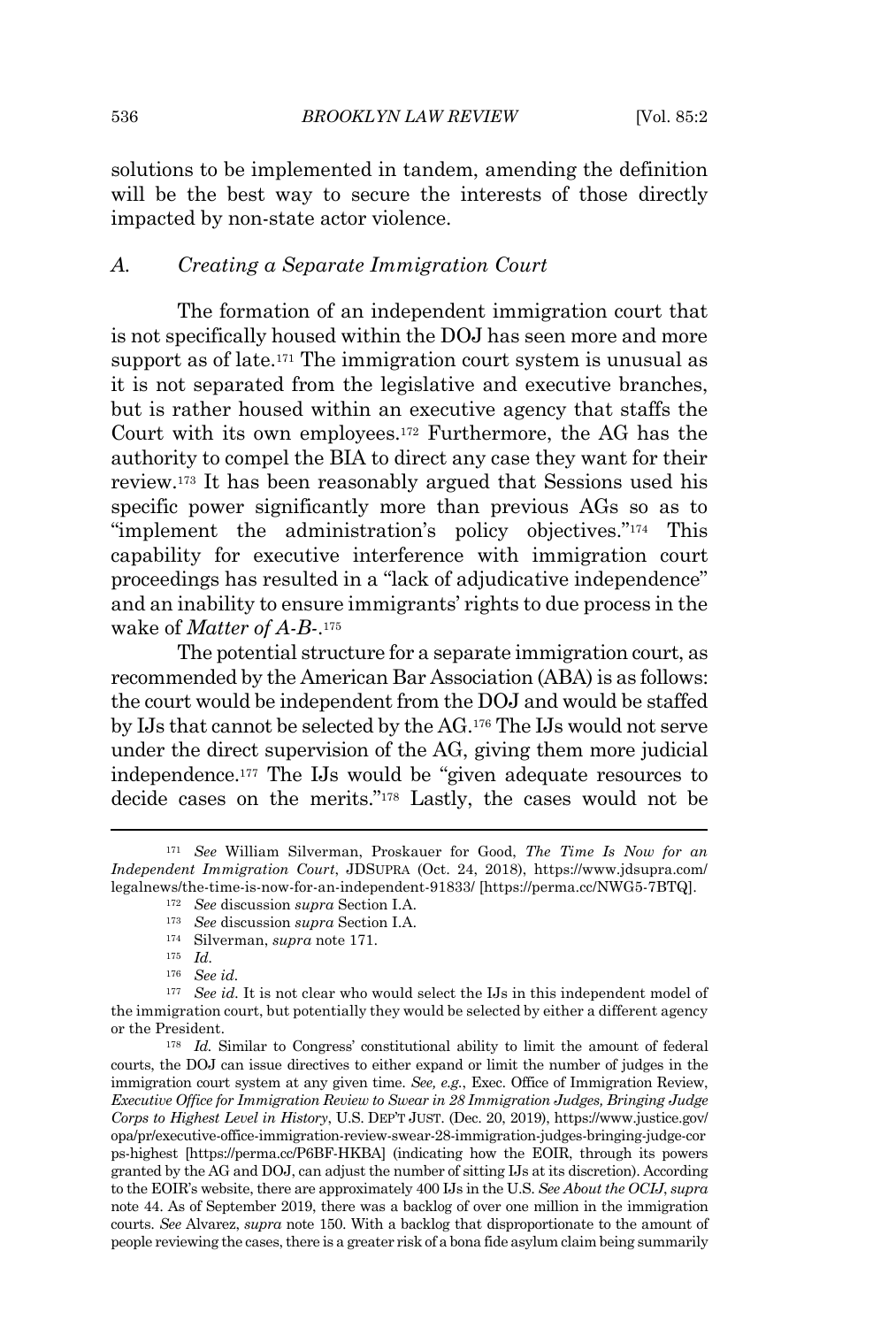reviewed by the AG, but instead appellate level immigration courts, and if necessary the Federal Courts of Appeals.<sup>179</sup>

The creation of an independent immigration court is a critical step in the eyes of many, for "[a]n independent judiciary . . . is essential to a free society." <sup>180</sup> The current system subverts fundamental notions of fairness in individual asylum cases, but also discredits the U.S. legal system on the whole.<sup>181</sup> However, the issue with suggesting a separate immigration court as a way to challenge or undo the AG's decision in *Matter of A-B*is quite simply a temporal one. While the blueprint developed by the ABA looks nice in a theoretical argument for separating the Court from the DOJ, it is highly unlikely that Congress would be willing to adopt such a blueprint without contesting several, if not all, components of the proposed system. It is more likely that the debate regarding the creation of a distinct immigration court would take months to years just to enact the relevant legislation to put the change into effect.<sup>182</sup>

After that, the respective administrative and legislative bodies would have to begin the deconstruction of the current immigration court system while simultaneously establishing the new independent immigration court, which would take several years and a significant amount of resources. Congress would then need to allocate resources to the new immigration court so that the IJs could actually adjudicate cases on their merits. Then, and only then, IJs could vindicate the rights of Central American migrants fleeing domestic and gang violence by hearing—and granting—their asylum claims.

dismissed because the IJ in question did not have the time necessary to truly review the facts of the case and decide it on its merits. This backlog offers support for the creation of an independent immigration court.

<sup>179</sup> *See* Silverman, *supra* note 171.

<sup>180</sup> *Id.*

<sup>181</sup> *See id.*

<sup>182</sup> The 2018-2019 government shutdown demonstrated how political division has impeded both congressional action and compromise on immigration reform. President Trump's insistence on the wall along the southern border, and his stated determination to allow the shutdown to continue for months to years, led to a standstill that not only increased tensions along the border, but also increased debt and suspended pay for federal workers. *See, e.g.*, Michael Collins et al., *Fed-up Workers, Repairs Delayed, Missed Mortgage Payments: Why the Government Shutdown Never Ended for Some*, USA TODAY (July 27, 2019), https://www.usatoday.com/story/news/politics/2019/ 07/27/government-shutdown-lingering-effects-reverberate-six-months-later/180728700 1/ [https://perma.cc/F8DG-FHZP] (detailing how the shutdown lead to substantial delays and backlogs at CBP, and "forced some 800,000 federal employees to go on furlough or work without pay"); Daniella Silva, *Government Shutdown Leads to Nearly 43,000 Cancelled Immigration* Hearings, NBC NEWS (Jan. 15, 2019), https://www.nbcnews.com/ news/latino/government-shutdown-leads-nearly-43-000-canceled-immigration-hearings -n958906 [https://perma.cc/BW7Y-CWYP] ("Between Christmas Eve [2018] and January 11, [2019], an estimated 42,726 immigration court hearings have been canceled . . . .").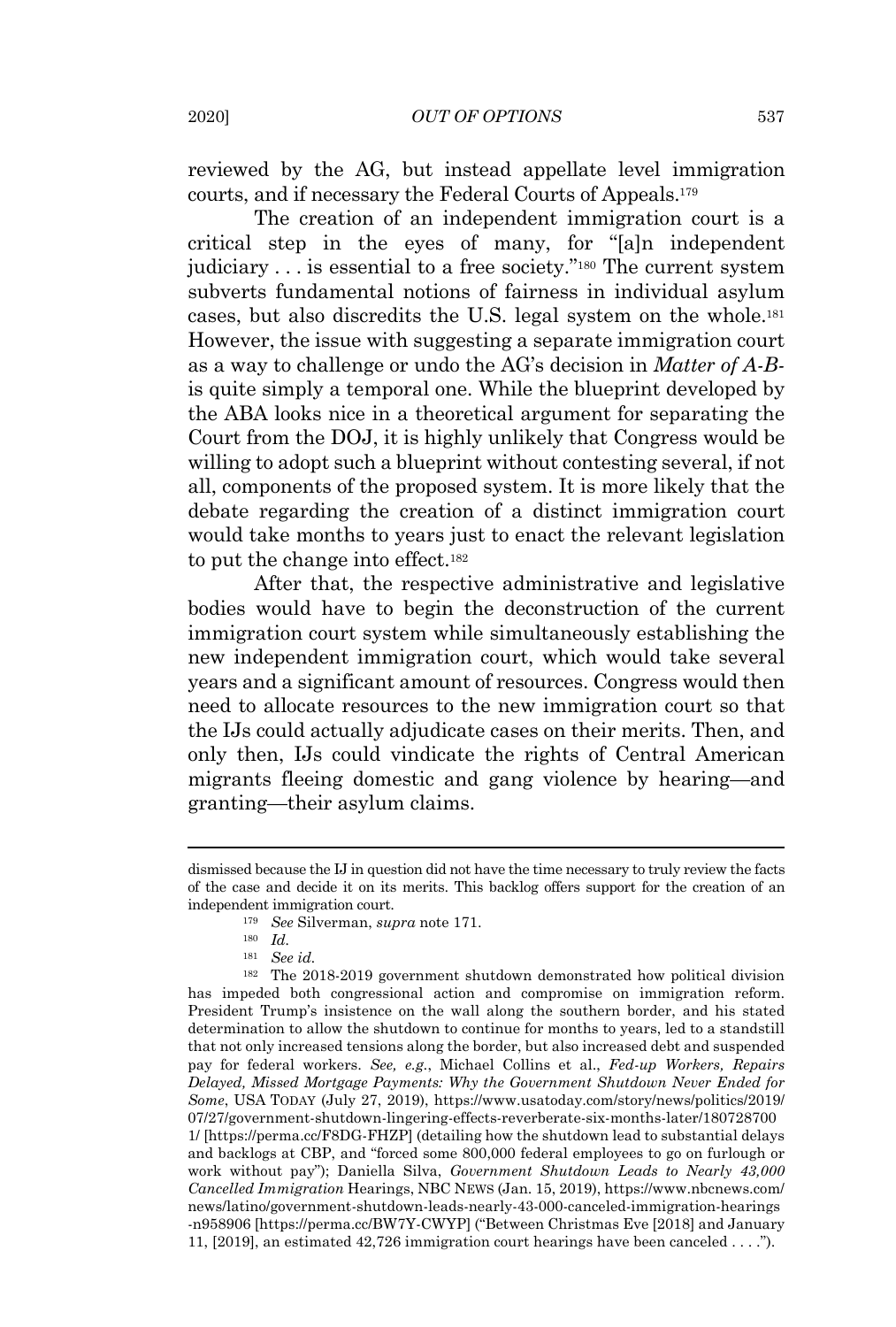The separation of the immigration court system from the DOJ would be a vital development. Yet, to use a medical analogy, trying to separate the Court from the DOJ to undo the damage caused by the AG in *Matter of A-B-* would be akin to planning a surgery months in advance for an open wound in desperate need of stitches. While surgery may be necessary to solve many problems in the end, the wound needs triage. Regarding the migrants fleeing domestic and gang violence in Central America, the damage inflicted upon them by the *Matter of A-B-* decision completely limits their access to a safe haven in the U.S., and potentially forces them to return to their home countries where they face incredible danger and life threatening violence.<sup>183</sup> These people have urgent need of protection under U.S. law, and separating the immigration court system from the DOJ will not provide them with that protection in an acceptable timeframe.

# *B. Amending the INA's definition of "Refugee"*

Amending the definition of refugee as it appears in the INA will provide the most secure avenue for Central American migrants fleeing domestic and gang violence in light of the problems that have arisen in the wake of *Matter of A-B-*. There are three ways to do this, which will be explained in further detail below: adding a sixth protected ground<sup>184</sup>, expanding the meaning of a PSG<sup>185</sup> , and creating an exception for victims of gross privateactor violence.<sup>186</sup>

There are two main counterarguments that can be made in response to the proposed alterations to the INA's refugee definition. It could first be argued that, like the AG and the executive agencies, Congress is filled with politicians who have their own agendas, and this could hinder the likelihood that the statute will be amended in any capacity.<sup>187</sup> While it is clear that

<sup>183</sup> *See supra* Section II.C.

<sup>184</sup> *See* discussion *infra* Section IV.B.1.

<sup>185</sup> *See* discussion *infra* Section IV.B.2.

<sup>186</sup> *See* discussion *infra* Section IV.B.3.

<sup>&</sup>lt;sup>187</sup> A potential example of this is the 2019-2020 impeachment proceedings of President Trump, where members of both political parties consistently accused each other of acting in a way that merely benefitted their position at the expense of the people. *Compare* Richard Austen, Letter to the Editor, *Any Pro-Impeachment Republican Will Go Down in History as a Hero*, LA TIMES (Dec. 6, 2019), https://www.latimes.com/ opinion/story/2019-12-06/trump-impeachment-dear-republicans [https://perma.cc/4SBX -YMJN] ("From the time Trump took office, the Democrats' biggest agenda item has been to get the president—never mind other important issues needing attention, such as our deteriorating infrastructure, immigration, prescription drug costs[,] and more."), *with* Maurice M. Garcia, Letter to the Editor, *Any Pro-Impeachment Republican Will Go Down in History as a Hero*, LA TIMES (Dec. 6, 2019), https://www.latimes.com/opinion/story/ 2019-12-06/trump-impeachment-dear-republicans [https://perma.cc/4SBX-YMJN] ("By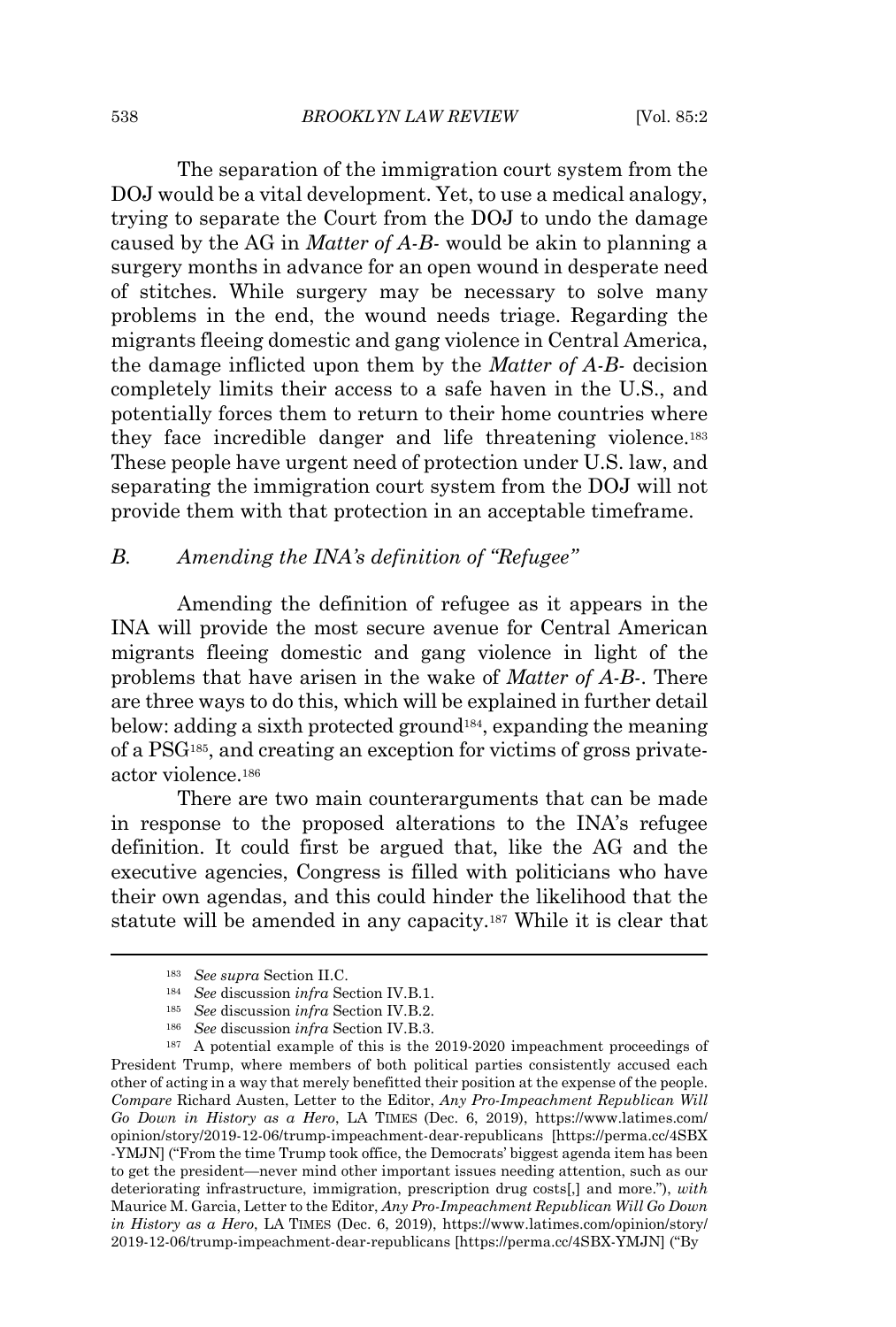politicians may have an agenda they seek to promote, going through Congress to have the changes brought about makes it less susceptible to predatory interpretation in furtherance of that agenda. Unlike the AG, who is a high-ranking cabinet member of the Administration that has broad, unchecked powers, Congress is comprised of representatives elected by and subject to the wishes of the people.<sup>188</sup> By going through the political process, there is less potential for abuse of power.

The second counterargument centers on the amount of time it would take for any of the suggested alterations to be drafted and enacted by Congress. One could argue that this process would take just as long as creating an immigration court system independent of the DOJ, and accordingly the proposed amendments could take years to be made. While it is certainly possible that implementation of the suggested modifications could take a long time, it would be incorrect to state that separating immigration court will right the wrongs of Sessions' decision in a shorter amount of time. Even after this separation from the DOJ is authorized, it would take years to develop the system and it would not provide Central American migrants with a clear avenue to pursue asylum.<sup>189</sup> By contrast, amending the definition of "refugee" in one of the proposed ways would have immediate effect. Because the DOJ has to interpret and enforce the federal immigration laws, when Congress agrees to enact the drafted amendment, it would have binding force on all immigration law proceedings, <sup>190</sup> and would provide a clear avenue to asylum for Central American migrants fleeing domestic and gang violence upon the enactment.

# 1. Adding a Sixth Protected Ground to the Definition

The best way to correct the problems caused by Sessions' decision in *Matter of A-B-* is to enumerate a sixth protected ground. This ground could be along the lines of "victims or potential victims of gross private-actor violence." "Gross" violence should be defined as violence that is brutal, reprehensible, and

all accounts, Trump will stand trial in the Senate. By all accounts, the Senate will not convict Trump . . . . The Republicans will continue to attack the House's impeachment process. Having no real defense, they will simply pound the table.").

<sup>188</sup> *See Branches of Government*, USA.GOV (Jan. 12, 2019), https://www.usa.gov/ branches-of-government [https://perma.cc/ZK8D-J42P].

<sup>189</sup> *See* discussion *supra* Section IV.A.

<sup>190</sup> *See EOIR About the Office*, *supra* note 36 ("EOIR interprets and administers federal immigration laws by conducting immigration court proceedings, appellate reviews, and administrative hearings. EOIR is committed to providing fair, expeditious, and uniform application of the nation's immigration laws in all cases.").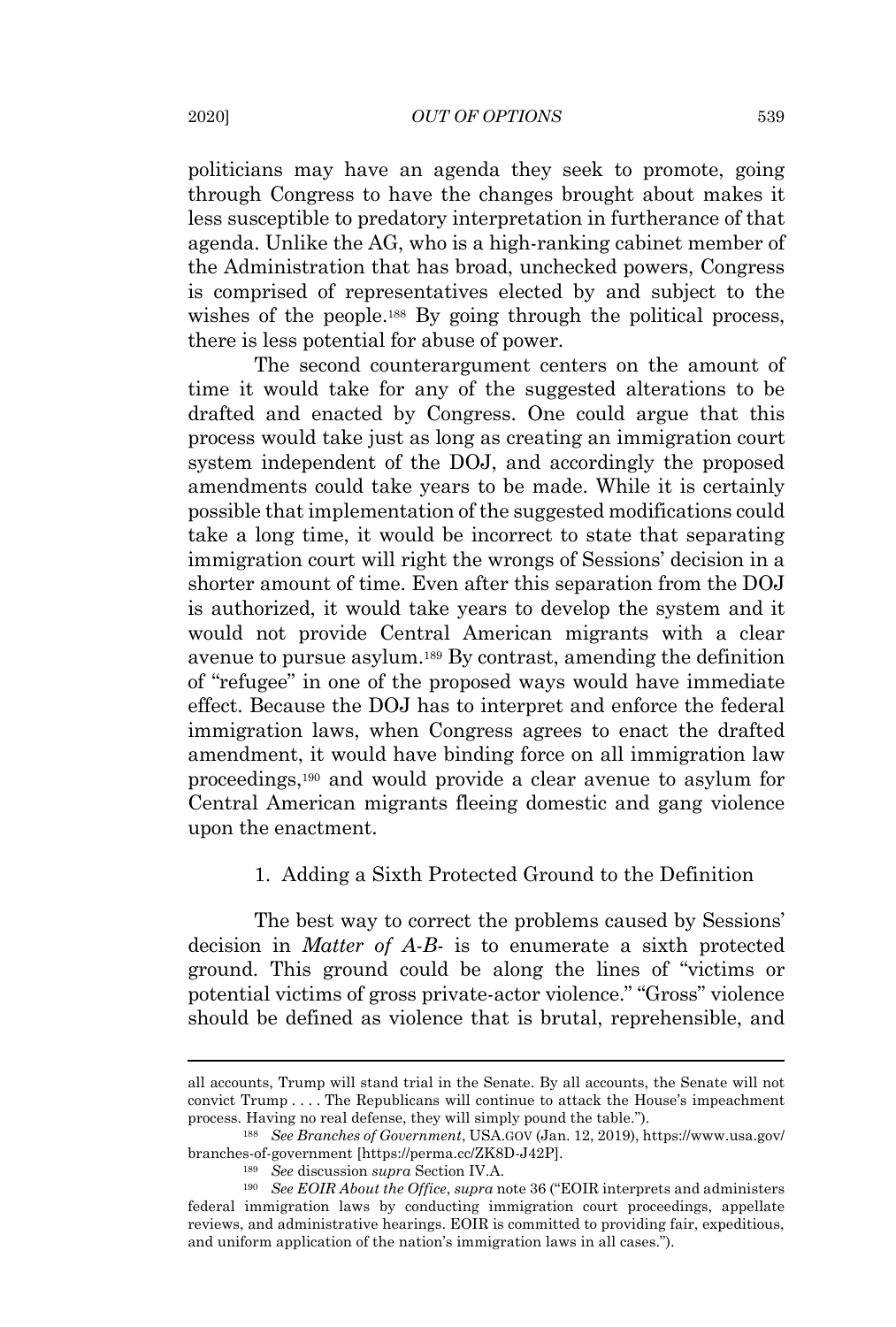having extreme physical, emotional, and/or psychological consequences (e.g., rape, physical brutalization, severe mental abuse, etc.). <sup>191</sup> By keeping this ground defined by non-state actor violence, it allows for individuals who are not fleeing domestic or gang violence, but some other gross private-actor violence, to have the same protection under the law.

Creating this sixth protected ground will provide the clearest avenue for asylum relief for Central American migrants fleeing from the domestic and gang violence rampant in their home countries. Not only will this alteration guarantee that they have an opportunity to at least have their asylum claim heard, it will subject them to less predatory interpretation from immigration officials, asylum officers, and executive entities intending to push a political agenda.

# 2. Modifying the PSG Protected Ground to Include Victims of Non-State Actor Violence

While the addition of a sixth protected ground to the refugee definition would be the optimal choice, specifically modifying the enumerated ground of membership in a PSG could also provide asylum-seekers fleeing non-state actor violence with a better chance at obtaining asylum. Congress has the capability to clarify the meaning of a PSG by either expanding it or restricting it. <sup>192</sup> If Congress were to expand the meaning of a PSG to include victims of domestic or gang violence, it would provide legal protection for Central American migrants fleeing these types of violence in a direct manner.

This modification is not as ideal as creating a sixth protected ground because modification would likely be restricted to specific types of non-state actor violence. The jurisprudence regarding PSGs establishes that a PSG needs to be particular.<sup>193</sup> If the meaning of PSG was expanded to include victims of any form of gross non-state actor violence, there is a risk that this specific protected ground would diminish in effectiveness. If

<sup>191</sup> "[G]ross," as defined by Black's Law Dictionary, can mean "[r]epulsive in behavior or appearance; sickening" and "[b]eyond all reasonable measure; flagrant." *Gross*, BLACK'S LAW DICTIONARY (11th ed. 2019). The concept espoused by the latter definition is seen particularly in tort law in the form of "gross negligence," which itself highlights "[a] lack of even slight diligence or care," or "willful and wanton misconduct." *Negligence*, BLACK'SLAW DICTIONARY (11th ed. 2019) (emphasis omitted). Given the nature of domestic and gang violence, it seems that "gross" captures the lack of reason and repulsiveness of such actions, and accordingly works well here.

<sup>192</sup> *See supra* Section IV.B.1.

<sup>193</sup> *See* USCIS POLICY MEMO, *supra* note 91, at 3–4; *see also* discussion *supra* Section I.C.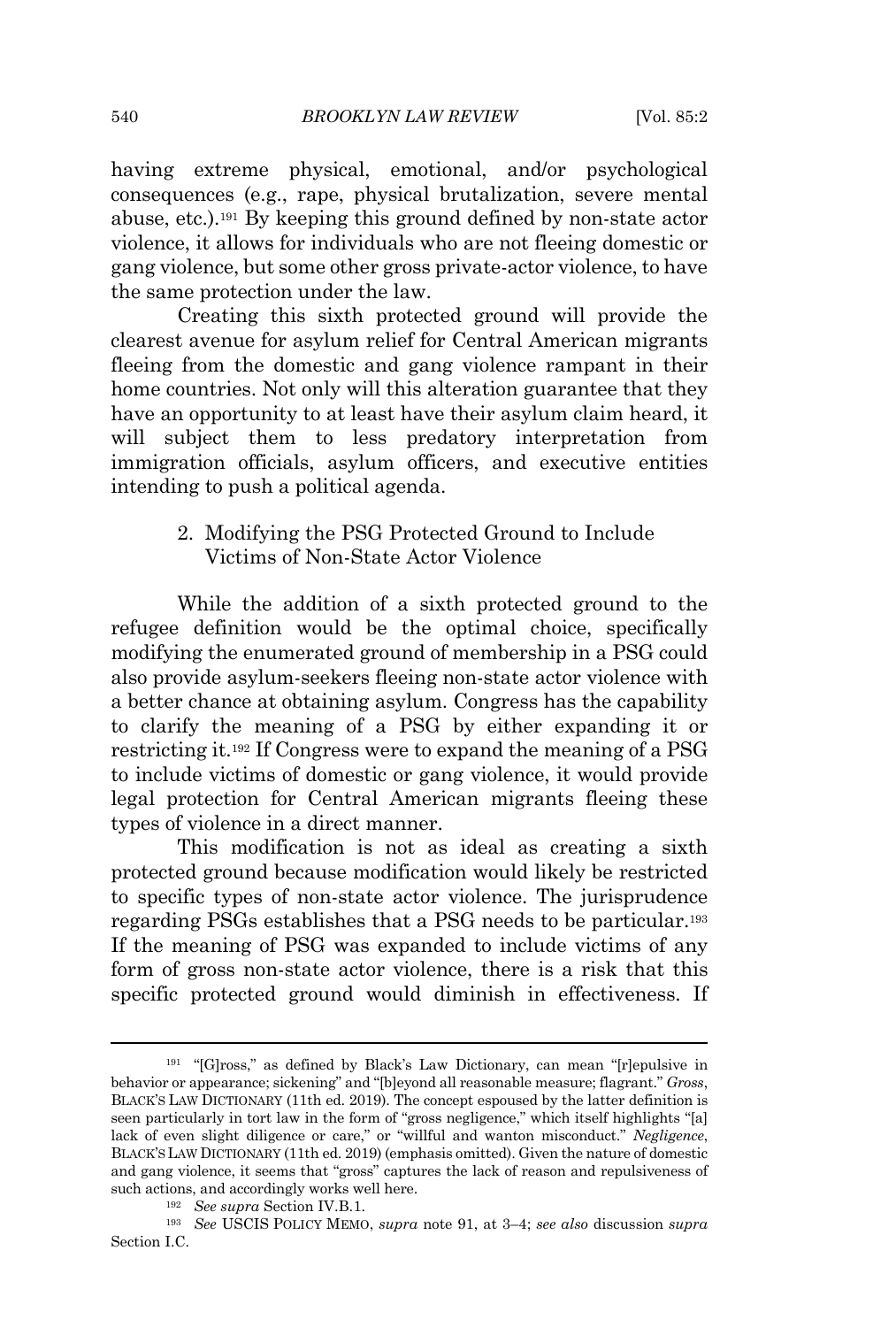Congress expands the definition too far, there is a heightened probability of asylum-seekers who do not have bona fide claims abusing it. If this occurs, then it is likely that the IJs, the AG, and the DOJ would react harshly to the legislative expansion, and possibly interpret the statute in a light that would hinder applicants that have bona fide asylum claims due to their membership in a clearly-defined PSG.<sup>194</sup>

> 3. Creating an Exception to the INA's Asylum Requirements to Accommodate Victims of Gross Non-State Actor Violence

Including an exception to the definition that allows victims of gross violence perpetrated by a non-state actor to bypass the incredibly high eligibility standards is the least feasible modification to the refugee definition, but is nonetheless essential for ensuring the rights of these victims. This exception could be drafted as follows:

In the event an asylum-seeker cannot establish one of the five enumerated grounds as the nexus of their past persecution or their well-founded fear of persecution, asylum may be granted by an asylum officer or IJ if the applicant can prove that they have suffered past persecution or have a well-founded fear of future persecution in the form of gross violence from a non-state actor.

This exception would provide an avenue for Central American migrants fleeing this type of gross non-state actor violence, whether it be domestic or gang violence.

The proposed exception would not be an ideal modification, as it provides the most piecemeal relief among the modifications presented. It would essentially be at the discretion of asylum officers and IJs to determine on a case-by-case basis whether the applicant has presented enough evidence or not, and it would be difficult to ascertain at this stage what constitutes enough evidence.<sup>195</sup> Furthermore, for Central American migrants fleeing gross non-state actor violence, it would not provide as secure of a legal theory as establishing a connection to a protected ground would. Yet, the proposed exception would at least give these migrants a chance to have their case heard in the court, and get their foot in the door, which is more opportunity than they have had in the wake of *Matter of A-B-*. 196

<sup>194</sup> *See* USCIS POLICY MEMO, *supra* note 91, at 3–4; *see also* ZERO-TOLERANCE CRIMINAL PROSECUTIONS, *supra* note 25, at 1–2.

<sup>195</sup> *See* Shattuck, *supra* note 1, at 464.

<sup>196</sup> *See* ZERO-TOLERANCE CRIMINAL PROSECUTIONS, *supra* note 25, at 1–2; *see also supra* Parts II & III.